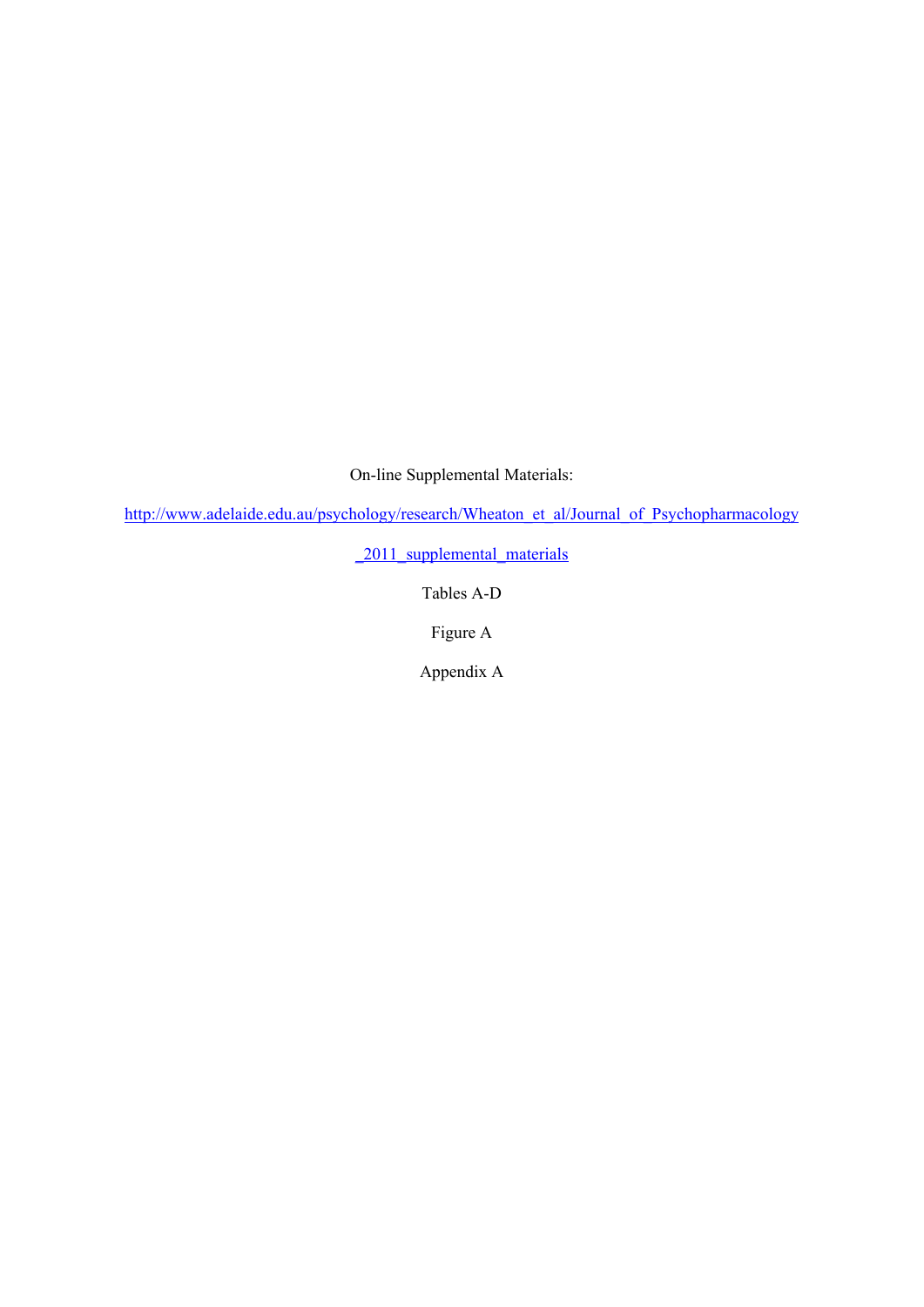**Table A**: Key search terms used in database searches

| Traumatic brain injury   | Pharmacology              |                 |
|--------------------------|---------------------------|-----------------|
| traumatic brain injury   | pharmacology              | drug therapy    |
| TBI                      | pharmacological treatment | pharmacotherapy |
| head injury              | drug treatment            | drug            |
| head injuries            | magnesium or Mq           | substance P     |
| brain injury             | cyclosporin A or CyA      | progesterone    |
| brain injuries           | oestrogen                 | dexanabinol     |
| head trauma              | dexamethasone             | dynorphin       |
| concussion               | methylphenidate           | amitriptyline   |
| post-concussion          | phenelzine                | opiate          |
| post concussion          | glutamate                 | calcium         |
| post-concussion syndrome | free radical scavenger    | <b>NMDA</b>     |
| post concussion syndrome | treatment                 |                 |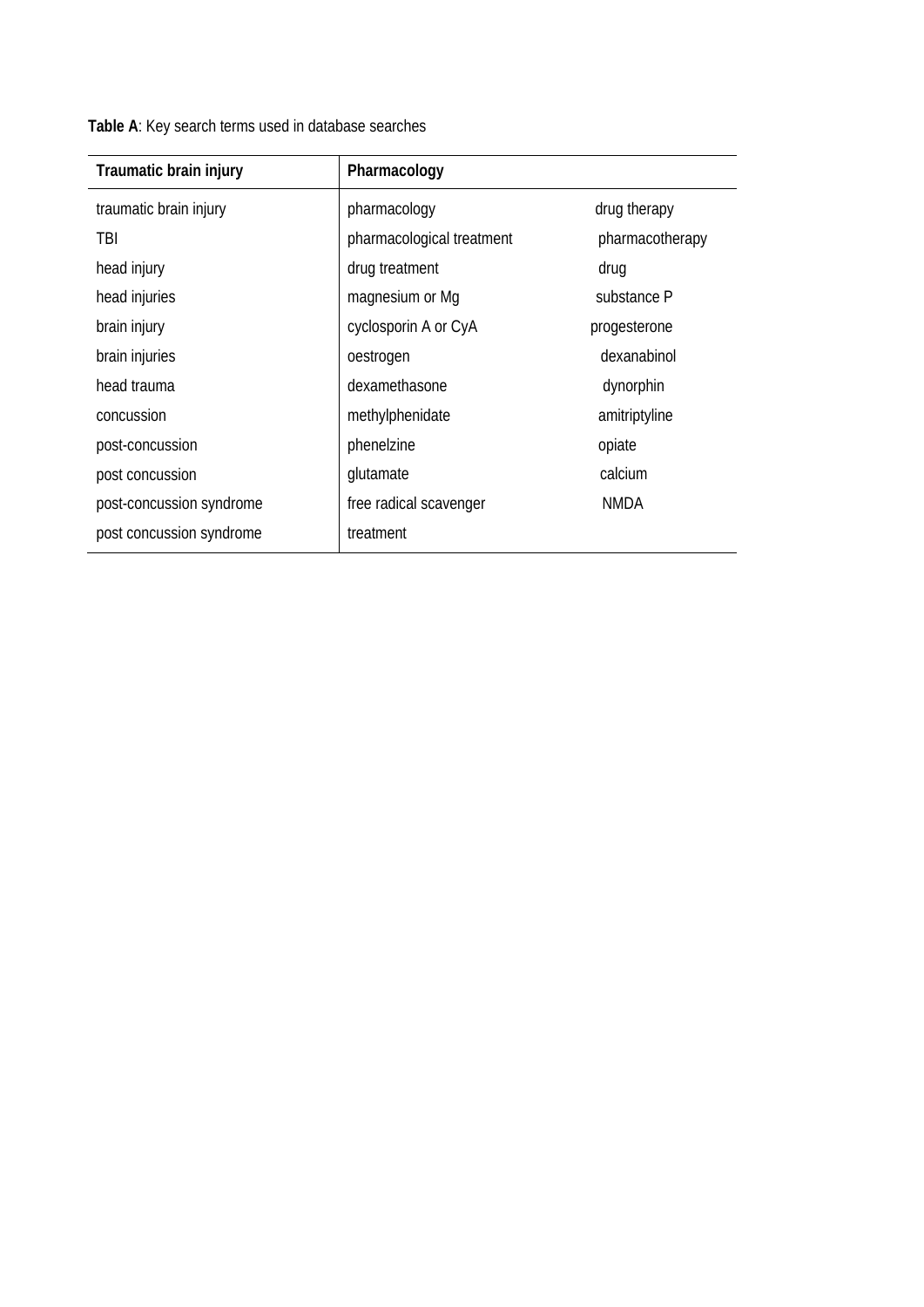| <b>STUDY</b><br><b>REFERENCE</b> | <b>STUDY DESIGN</b>                         | <b>TREATMENT</b><br><b>GROUP N</b> | <b>TREATMENT</b><br><b>GROUP AGE</b><br>M(SD) | CONTROL<br><b>GROUP AGE</b><br>M(SD) | <b>TIME TO</b><br><b>TREATMENT</b><br>(weeks) | <b>SEVERITY</b> | DRUG (Category)                                                        | <b>DRUG</b><br><b>DOSE</b> | <b>TREATMENT</b><br><b>DURATION</b> | <b>QUALITY</b><br>RATING | <b>COGNITIVE/BEHAVIOURAL TESTS</b>                                                                                                                                                                                                                                                                                                                                        |
|----------------------------------|---------------------------------------------|------------------------------------|-----------------------------------------------|--------------------------------------|-----------------------------------------------|-----------------|------------------------------------------------------------------------|----------------------------|-------------------------------------|--------------------------|---------------------------------------------------------------------------------------------------------------------------------------------------------------------------------------------------------------------------------------------------------------------------------------------------------------------------------------------------------------------------|
|                                  | <b>SEROTONERGIC TREATMENTS</b>              |                                    |                                               |                                      |                                               |                 |                                                                        |                            |                                     |                          |                                                                                                                                                                                                                                                                                                                                                                           |
| POST-ACUTE                       |                                             |                                    |                                               |                                      |                                               |                 |                                                                        |                            |                                     |                          |                                                                                                                                                                                                                                                                                                                                                                           |
| 68                               | Open-label (no blinding,<br>not randomised) | 20                                 | 29.10                                         |                                      | 84<br>$(8 - 144)$                             | severe          | Citalopram (Ciprimil)<br>Selective Serotonin<br>Reuptake Inhibitor &   | $10mg -$<br>20mg/day       | 3 months (90<br>days)               | 6.7                      | Brief Psychiatric Rating Scale; Clinical<br><b>Global Impression Scale</b>                                                                                                                                                                                                                                                                                                |
|                                  | Repeated measures                           |                                    |                                               |                                      |                                               |                 | Carbamazepine<br>(Tegretol) Sodium<br><b>Channel Blocker</b>           | 100mg/day                  |                                     |                          |                                                                                                                                                                                                                                                                                                                                                                           |
| 67                               | Open-label (no blinding,<br>not randomised) | 13                                 | 30(7)                                         |                                      | 36 (mid)<br>$(24 - 48)$                       | mild            | Amitriptyline<br>(Tryptanol) Tricyclic<br>antidepressant               | $100mg -$<br>250mg/day     | 6 weeks (42<br>days)                | 6.9                      | Hamilton Rating Scale for Depression                                                                                                                                                                                                                                                                                                                                      |
|                                  | Repeated measures                           |                                    |                                               |                                      |                                               |                 |                                                                        |                            |                                     |                          |                                                                                                                                                                                                                                                                                                                                                                           |
| 57                               | Open-label (no blinding,<br>not randomised) | 10 <sup>°</sup>                    | 42                                            |                                      | 30 (mid)                                      | mild            | Amitriptyline                                                          | $100mg -$<br>300mg/day     | 4 weeks (28                         | 7.2                      | Hamilton Rating Scale for Depression                                                                                                                                                                                                                                                                                                                                      |
|                                  | Repeated measures                           |                                    |                                               |                                      | $(16 - 44)$                                   |                 | (Tryptanol) Tricyclic<br>antidepressant                                | (max)                      | days)                               |                          |                                                                                                                                                                                                                                                                                                                                                                           |
|                                  |                                             |                                    |                                               |                                      |                                               |                 | Phenelzine (Nardil)<br>Monoamine oxidase<br>inhibitor                  | 45mg/day                   |                                     |                          | Hamilton Rating Scale for Depression                                                                                                                                                                                                                                                                                                                                      |
| 55                               | RCT                                         | 3                                  | 36(8)                                         | 30(9)                                | 60 (mid)                                      | severe          | Desipramine                                                            | $150mg -$                  | 4 weeks                             | 8.0                      | Affect/Mood Scale                                                                                                                                                                                                                                                                                                                                                         |
|                                  | (double-blinded)                            |                                    |                                               |                                      | $(24 - 96)$                                   |                 | (Norpramin) Tricyclic<br>antidepressant                                | 300mg/day                  |                                     |                          |                                                                                                                                                                                                                                                                                                                                                                           |
|                                  | Independent groups<br>repeated measures     |                                    |                                               |                                      |                                               |                 |                                                                        |                            |                                     |                          |                                                                                                                                                                                                                                                                                                                                                                           |
| <b>MIXED</b>                     |                                             |                                    |                                               |                                      |                                               |                 |                                                                        |                            |                                     |                          |                                                                                                                                                                                                                                                                                                                                                                           |
| 77                               | Open-label (no blinding,                    | 10 <sup>°</sup>                    |                                               |                                      | 22                                            | mild/moderate   | Milnacipran (Ixel)                                                     | $30$ mg $-$                | 6 weeks (42                         | 7.8                      | Mini-mental State Exam; Hamilton Rating                                                                                                                                                                                                                                                                                                                                   |
|                                  | not randomised)<br>Repeated measures        |                                    |                                               |                                      | $(3 - 73)$                                    |                 | Serotonin<br>150mg/day<br>days)<br>Noradrenaline<br>Reuptake Inhibitor |                            | Scale for Depression                |                          |                                                                                                                                                                                                                                                                                                                                                                           |
| 12 (Study 2)                     | RCT (double-blinded)                        | 10 <sup>°</sup>                    | 33.6 (12.3)                                   | 35.5(7.2)                            | $\overline{4}$                                | mild/moderate   | Sertraline (Zoloft)                                                    | $25mg -$                   | 4 weeks (28                         | 9.5                      | Beck Depression Inventory; Hamilton Rating                                                                                                                                                                                                                                                                                                                                |
|                                  | Independent groups<br>repeated measures     |                                    |                                               |                                      | ( >2 < 52)                                    |                 | Selective Serotonin<br>Reuptake Inhibitor                              |                            | 100mg/day<br>days)                  |                          | Scale for Depression, Rivermead Post-<br>concussion Symptoms Questionnaire;<br>SmithKline Beecham Quality of Life Scale;<br>Critical Flicker Fusion Threshold: Choice<br>Reaction Time; Compensatory Tracking<br>Task (tracking and peripheral); Mental<br>Arithmetic Test; Sternberg Memory Scanning<br>Task, Digit Symbol Substitution Test; Mini-<br>mental State Exam |

**Table B** : Demographic data, treatment and cognitive or behavioural tests used for each study included in the review.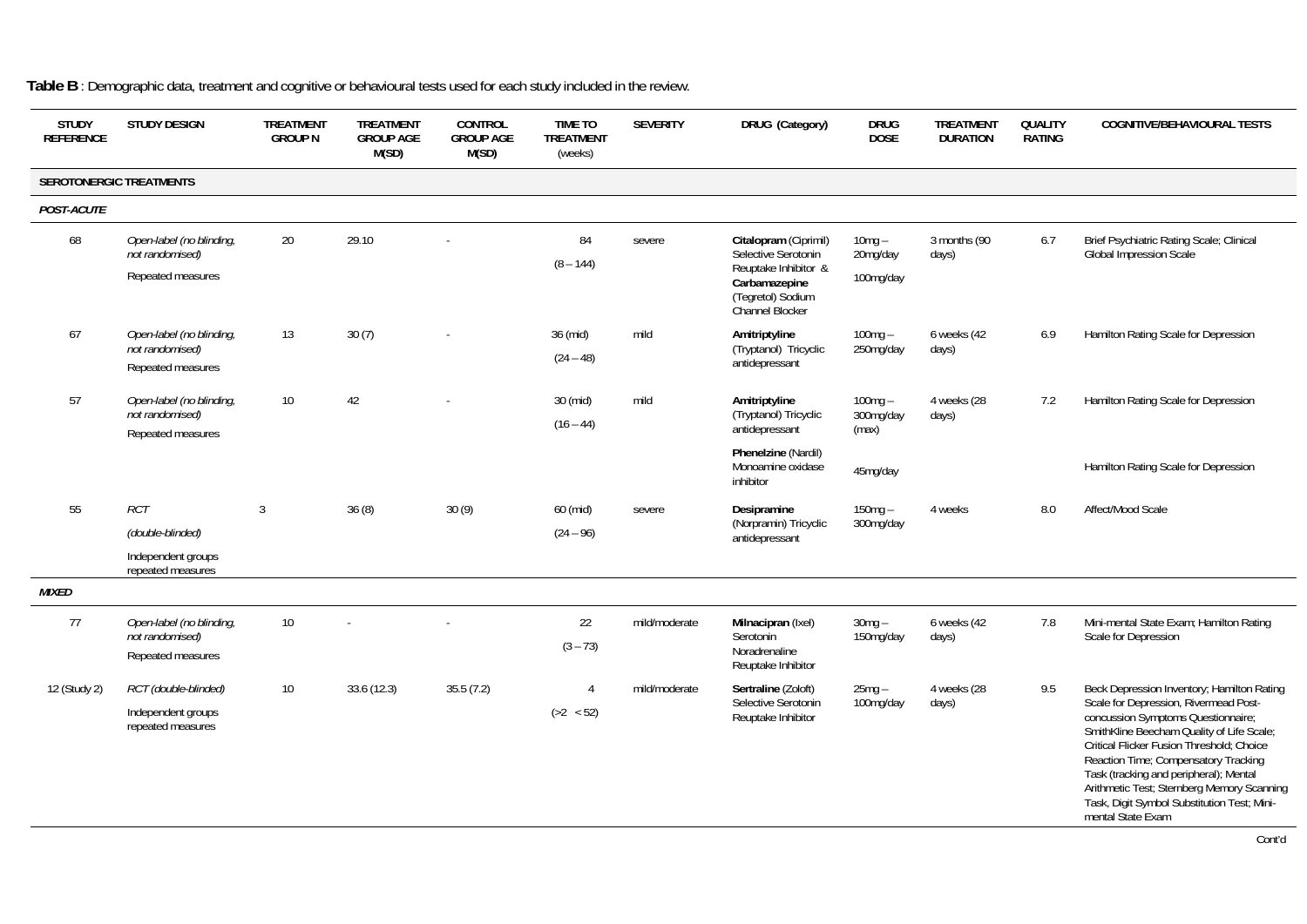| <b>STUDY</b><br><b>REFERENCE</b> | <b>STUDY DESIGN</b>                                                               | <b>TREATMENT</b><br><b>GROUP N</b> | <b>TREATMENT</b><br><b>GROUP AGE</b><br>M(SD) | <b>CONTROL</b><br><b>GROUP AGE</b><br>M(SD) | <b>TIME TO</b><br><b>TREATMENT</b><br>(weeks) | <b>SEVERITY</b>          | DRUG (Category)<br><b>DRUG</b><br><b>TREATMENT</b><br><b>QUALITY</b><br><b>DOSE</b><br><b>RATING</b><br><b>DURATION</b> |                        | <b>COGNITIVE/BEHAVIOURAL TESTS</b>                                        |     |                                                                                                                                                                                                           |
|----------------------------------|-----------------------------------------------------------------------------------|------------------------------------|-----------------------------------------------|---------------------------------------------|-----------------------------------------------|--------------------------|-------------------------------------------------------------------------------------------------------------------------|------------------------|---------------------------------------------------------------------------|-----|-----------------------------------------------------------------------------------------------------------------------------------------------------------------------------------------------------------|
|                                  | DOPAMINERGIC TREATMENTS                                                           |                                    |                                               |                                             |                                               |                          |                                                                                                                         |                        |                                                                           |     |                                                                                                                                                                                                           |
| POST-ACUTE                       |                                                                                   |                                    |                                               |                                             |                                               |                          |                                                                                                                         |                        |                                                                           |     |                                                                                                                                                                                                           |
| 70                               | RCT (double-blinded)<br>Independent groups<br>repeated measures                   | 9                                  | 30.10 (11.5)                                  | 38.3 (9.8)                                  | 142<br>( > 24)                                |                          | Methylphenidate<br>(Ritalin) Stimulant                                                                                  | 20mg/day               | Single dose (1<br>day)                                                    | 7.0 | Modified Posner Paradigm; Working Memory<br>Task                                                                                                                                                          |
| 69                               | RCT (single-blinded)<br>Independent groups<br>repeated measures                   | 19                                 |                                               |                                             | 108 (mid)<br>( > 24)                          | severe                   | Methylphenidate<br>(Ritalin) Stimulant                                                                                  | 30mg/day               | 6 weeks (42<br>days)                                                      | 8.3 | State & Trait Anger; Profile of Mood States;<br>Katz Adjustment Scale (belligerence,<br>psychopathology); Organic Signs &<br>Symptoms Inventory                                                           |
| 33                               | RCT (double-blinded)<br>Cross-over                                                | 12                                 | 27.58                                         |                                             | 208<br>$(56 - 432)$                           | moderate/ severe         | Methylphenidate<br>(Ritalin) Stimulant                                                                                  | .30mg/kg               | 1 week (7<br>days)                                                        | 8.5 | WAIS Digit Symbol; Stroop Interference;<br>Choice reaction time; Sternberg Memory<br>Scanning Task; Selective Reminding Test;<br>Serial Digit Learning; Gordon Diagnostic<br>System; Digit Span           |
| 22                               | RCT (double-blinded)<br>Cross-over                                                | 19                                 | 30.8                                          |                                             | 74<br>$(5 - 464)$                             | mild/moderate/<br>severe | Methylphenidate<br>(Ritalin) Stimulant                                                                                  | .50mg/kg/<br>day       | 6 days (non-<br>consecutive -<br>drug given 90<br>minutes before<br>task) | 9.0 | Distraction Task; Phasic Arousal Task;<br>Choice reaction time: Behavioural Inattention<br>Task; Visual go/no-go Task                                                                                     |
| 71                               | Open-label (no blinding,<br>not randomised)<br>Repeated measures                  | 22                                 | 36(11.8)                                      |                                             | 270<br>$(24 - 960)$                           | mild/moderate/<br>severe | Amantadine<br>(Symmetrel)<br>Stimulates dopamine<br>release                                                             | $100mg -$<br>400mg/day | 3 months (90<br>days)                                                     | 8.3 | Trails A & B: Controlled Oral Word<br>Association Test; Digit Span; Californian<br>Verbal Learning Test; Rey Osterreith<br>Complex Figure (immediate and delayed)                                         |
| 73                               | Open-label (no blinding,<br>not randomised)<br>Repeated measures                  | $\overline{7}$                     | 48.9 (2.4)                                    |                                             | 99<br>( > 12)                                 | mild/moderate/<br>severe | Quetiapine (Seroquel)<br>Dopamine antagonist                                                                            | $25mg -$<br>300mg/day  | 6 weeks (42<br>days)                                                      | 6.1 | Clinical Global Impression Scale; The Overt<br>Aggression Scale-Modified; Neurobehavioral<br>Functioning Inventory (Aggression);<br>Repeatable Battery for the Assessment of<br>Neuropsychological Status |
| 74                               | Retrospective Open-label<br>(no blinding, not<br>randomised)<br>Repeated measures | 5                                  | 27(10)                                        |                                             | 8<br>$(5 - 10)$                               | severe                   | Ziprasidone<br>(Geodon) Dopamine<br>antagonist                                                                          | $20mg -$<br>80mg/day   | 2 weeks                                                                   | 8.9 | Agitated Behaviour Scale                                                                                                                                                                                  |
| 71                               | Open-label (no blinding,<br>not randomised)<br>Repeated measures                  | 8                                  | 23(4)                                         |                                             | 10 <sup>°</sup><br>$(6 - 15)$                 | severe                   | Apomorphine<br>(Apokyn) Dopamine<br>agonist                                                                             | $2mg -$<br>8mg/hour    | 84 - 180 days                                                             | 8.0 | Coma Near-Coma Scale, Disability Rating<br>Scale                                                                                                                                                          |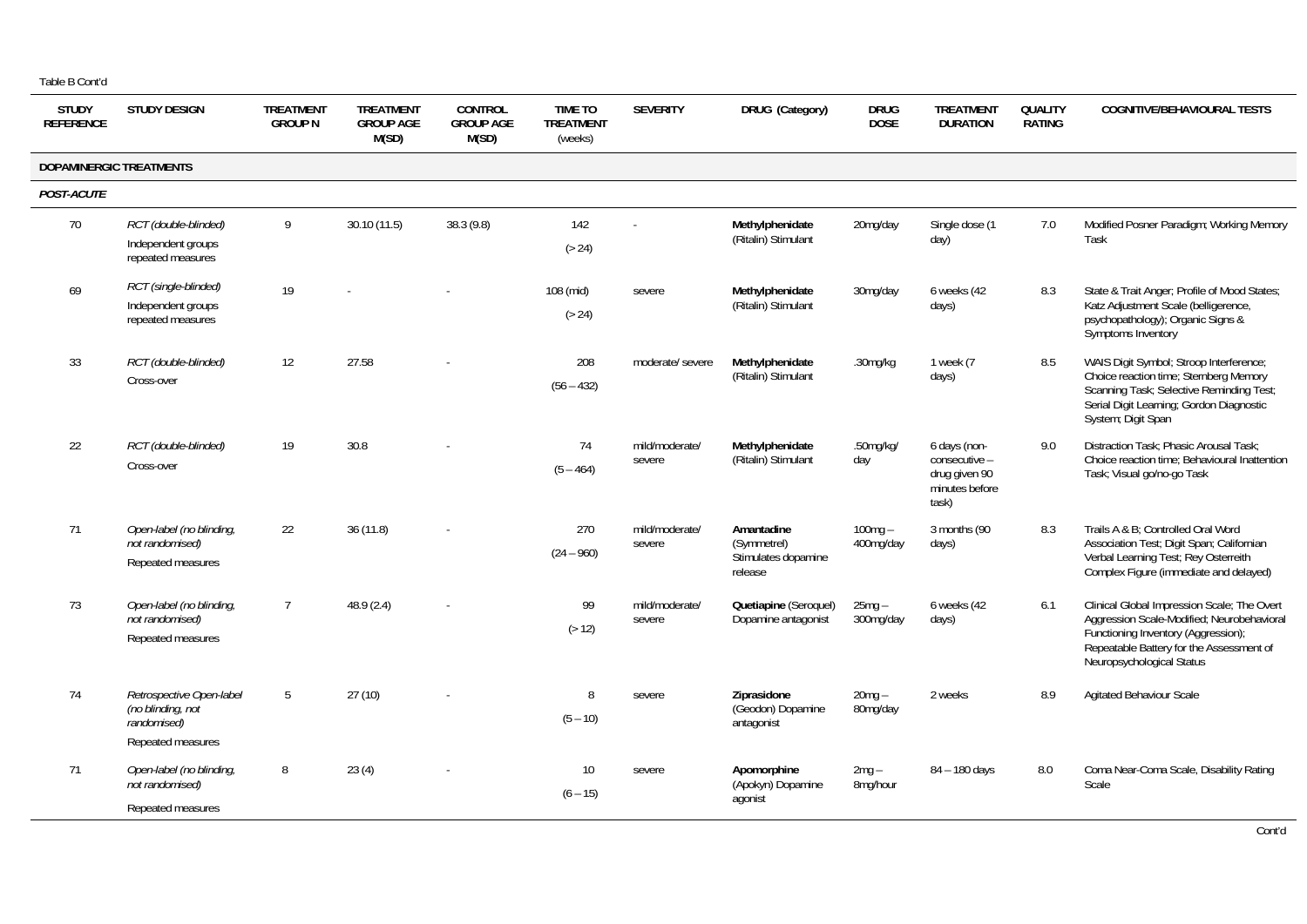|--|

| <b>STUDY</b><br><b>REFERENCE</b> | <b>STUDY DESIGN</b>                                              | <b>TREATMENT</b><br><b>GROUP N</b> | <b>TREATMENT</b><br><b>GROUP AGE</b><br>M(SD) | <b>CONTROL</b><br><b>GROUP AGE</b><br>M(SD) | <b>TIME TO</b><br><b>TREATMENT</b><br>(weeks) | <b>SEVERITY</b>          | DRUG (Category)                                             | <b>DRUG</b><br><b>DOSE</b>      | <b>TREATMENT</b><br><b>DURATION</b> | QUALITY<br><b>RATING</b> | <b>COGNITIVE/BEHAVIOURAL TESTS</b>                                                                                                                                                                                                                                                                                                                                                                                       |
|----------------------------------|------------------------------------------------------------------|------------------------------------|-----------------------------------------------|---------------------------------------------|-----------------------------------------------|--------------------------|-------------------------------------------------------------|---------------------------------|-------------------------------------|--------------------------|--------------------------------------------------------------------------------------------------------------------------------------------------------------------------------------------------------------------------------------------------------------------------------------------------------------------------------------------------------------------------------------------------------------------------|
| <b>MIXED</b>                     |                                                                  |                                    |                                               |                                             |                                               |                          |                                                             |                                 |                                     |                          |                                                                                                                                                                                                                                                                                                                                                                                                                          |
| 12 (Study 1)                     | RCT (double-blinded)<br>Independent groups<br>repeated measures  | 10                                 | 35.3(8)                                       | 35.5(7.2)                                   | 5<br>(> 2 < 52)                               | mild/moderate            | Methylphenidate<br>(Ritalin) Stimulant                      | $5mg -$<br>20mg/day             | 4 weeks (28<br>days)                | 9.5                      | Beck Depression Inventory; Hamilton Rating<br>Scale for Depression, Rivermead Post-<br>concussion Symptoms Questionnaire;<br>SmithKline Beecham Quality of Life Scale;<br>Critical Flicker Fusion Threshold: Choice<br>Reaction Time; Compensatory Tracking<br>Task (tracking and peripheral); Mental<br>Arithmetic Test; Sternberg Memory Scanning<br>Task; Digit Symbol Substitution Test; Mini-<br>mental State Exam. |
| 56                               | RCT (double blinded)<br>Cross-over                               | 40                                 | 26.3(9)                                       |                                             | 34 (mid)<br>$(<2 - 66)$                       | moderate/severe          | Methylphenidate<br>(Ritalin) Stimulant                      | $15mg -$<br>30mg/twice<br>daily | 2 weeks (14<br>days)                | 9.5                      | Ruff 2 and 7 Selective Attention Test;<br>Selective Attention Task: 4 Choice Reaction<br>Time Task; Sustained Attention to Response<br>Task; Symbol Digit Modalities Test; Letter<br>Number Sequencing; Rating Scale for<br><b>Attentional Behaviour</b>                                                                                                                                                                 |
| 23                               | RCT (double-blinded)<br>Independent groups<br>repeated measures  | 15                                 |                                               |                                             | 4 (mid)<br>$(< 1 - 6)$                        | moderate/severe          | Amantadine<br>(Symmetrel)<br>Stimulates dopamine<br>release | 200mg/day                       | 6 weeks (42<br>days)                | 7.0                      | Mini-mental State Exam; Disability Rating<br>Scale; Glasgow Outcome Scale; Functional<br>Independence Measure                                                                                                                                                                                                                                                                                                            |
| <b>CHOLINERGIC TREATMENTS</b>    |                                                                  |                                    |                                               |                                             |                                               |                          |                                                             |                                 |                                     |                          |                                                                                                                                                                                                                                                                                                                                                                                                                          |
| POST-ACUTE                       |                                                                  |                                    |                                               |                                             |                                               |                          |                                                             |                                 |                                     |                          |                                                                                                                                                                                                                                                                                                                                                                                                                          |
| 30                               | Open-label (no blinding,<br>not randomised)<br>Repeated measures | 10                                 | 41                                            |                                             | 63<br>$(48 - 240)$                            | mild/moderate/<br>severe | Donepezil (Aricept)<br>Acetylcholinesterase<br>inhibitor    | $5mq -$<br>10mg/day             | 8 weeks (56<br>days)                | 6.4                      | Memory Assessment Scale                                                                                                                                                                                                                                                                                                                                                                                                  |
| 32                               | Open-label (no blinding,<br>not randomised)<br>Repeated measures | 10                                 | 43(8)                                         |                                             | 180<br>( > 24)                                | moderate/severe          | Donepezil (Aricept)<br>Acetylcholinesterase<br>inhibitor    | $5mq -$<br>10mg/day             | 3 months (90<br>days)               | 8.9                      | Dysexecutive Questionnaire; Hospital<br>Anxiety & Depression Scale; Divided<br>attention (reaction time - dual task); Visual &<br>Verbal Span; Revy Auditory Verbal Memory<br>Test (recall & learning); Trail Making Test A<br>& B; Stroop (errors, interference, reading,<br>naming); Figural, Phonological &<br>Categorical Fluency                                                                                    |
| 17                               | Open-label (no blinding,<br>not randomised)<br>Repeated measures | $\overline{4}$                     | 29.5                                          |                                             | 162 (mid)<br>$(140 - 184)$                    | severe                   | Donepezil (Aricept)<br>Acetylcholinesterase<br>inhibitor    | $5mg -$<br>10mg/day             | 3 months (90<br>days)               | 7.8                      | Rey Auditory Verbal Learning Test (learning<br>and recall); Complex Figure Test; Rivermead<br>Behavioural Memory Test                                                                                                                                                                                                                                                                                                    |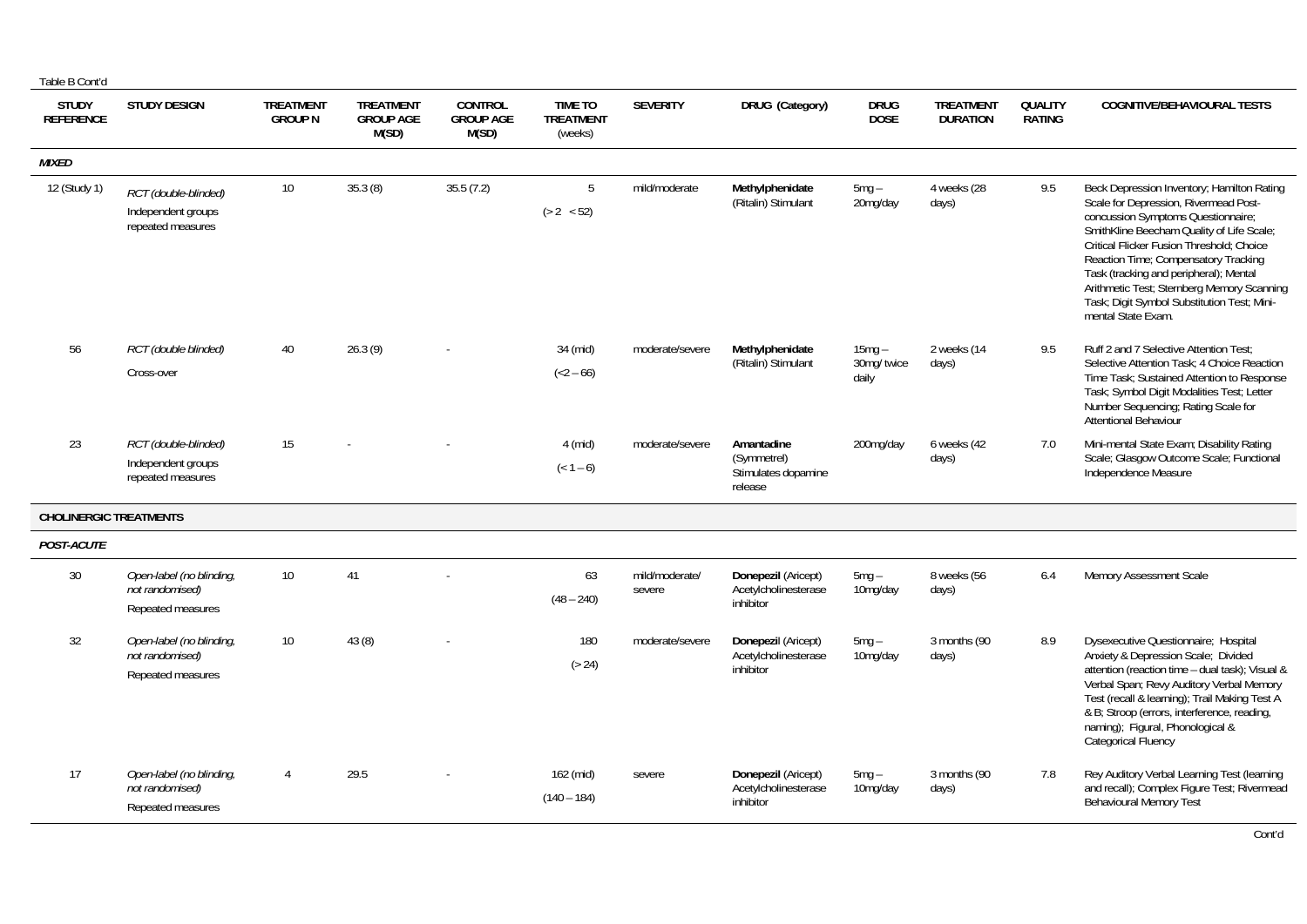| <b>STUDY</b><br><b>REFERENCE</b> | <b>STUDY DESIGN</b>                                                                                                   | <b>TREATMENT</b><br><b>GROUP N</b> | <b>TREATMENT</b><br><b>GROUP AGE</b><br>M(SD) | <b>CONTROL</b><br><b>GROUP AGE</b><br>M(SD) | <b>TIME TO</b><br><b>TREATMENT</b><br>(weeks)                                                            | <b>SEVERITY</b>          | DRUG (Category)                                                                                                       | <b>DRUG</b><br><b>DOSE</b>                         | <b>TREATMENT</b><br><b>DURATION</b>      | <b>QUALITY</b><br><b>RATING</b> | <b>COGNITIVE/BEHAVIOURAL TESTS</b>                                                                                                                      |
|----------------------------------|-----------------------------------------------------------------------------------------------------------------------|------------------------------------|-----------------------------------------------|---------------------------------------------|----------------------------------------------------------------------------------------------------------|--------------------------|-----------------------------------------------------------------------------------------------------------------------|----------------------------------------------------|------------------------------------------|---------------------------------|---------------------------------------------------------------------------------------------------------------------------------------------------------|
| 31                               | RCT (double-blinded)<br>Independent groups<br>repeated measures                                                       | 9                                  | 33(6)                                         | 31(6)                                       | 18<br>$(8 - 44)$                                                                                         | mild/moderate/<br>severe | Donepezil (Aricept)<br>Acetylcholinesterase<br>inhibitor                                                              | $5mg -$<br>10mg/day                                | 10 weeks (70<br>days)                    | 10.0                            | Weschler Memory Scale (logical memory -<br>immediate recall: visual reproduction -<br>immediate recall); PASAT (2.4; 2.0; 1.6;<br>1.2s)                 |
| 75                               | RCT (blinding not<br>reported)<br>Independent groups<br>repeated measures                                             | 13                                 | 42(4)                                         | 40(3)                                       | 21<br>$(4 - 36)$                                                                                         | not specified            | Donepezil (Aricept)<br>Acetylcholinesterase<br>inhibitor                                                              | $5mg -$<br>10mg/day                                | 6 weeks (42<br>days)                     | 6.5                             | Mini Mental State Exam, Wechsler Memory<br>Scale, Boston Naming Test, Colored<br>Progressive Matrices.                                                  |
| 29                               | RCT (double-blinded)<br>Independent groups<br>repeated measures,                                                      | 8                                  | 26.5(5.8)                                     | 25.2(5.8)                                   | 20<br>$(6 - 49)$                                                                                         | moderate/severe          | Physostigmine<br>(Eserine Sulphate)<br>Acetylcholinesterase<br>inhibitor &<br>Lecithin<br>Cholinesterase<br>precursor | $3mg -$<br>4.5mg/day                               | 1 week (7<br>days)                       | 9.5                             | Continuous Performance Test; Digit Span;<br>Digit Cancellation; Visual Recognition<br>Memory; Selective Reminding Test<br>(consistent long term recall) |
| <b>MIXED</b>                     |                                                                                                                       |                                    |                                               |                                             |                                                                                                          |                          |                                                                                                                       |                                                    |                                          |                                 |                                                                                                                                                         |
| 78                               | Retrospective Open-label<br>(matched, non-treated<br>controls) (no blinding, not<br>randomised)<br>Independent groups | 10 <sup>1</sup>                    | 32.6                                          | 31.8                                        | 5 (2)injury to<br>rehab (treatment<br>administered<br>between $3 - 84$<br>days after rehab<br>admission) | moderate/severe          | Donepezil (Aricept)<br>Acetylcholinesterase<br>inhibitor                                                              | $5mg -$<br>10mg/day                                | 1 month<br>(mean)<br>$(28 \text{ days})$ | 7.0                             | Functional Independence Measure (total<br>score, change scores, efficiency scores)                                                                      |
|                                  | SODIUM CHANNEL BLOCKERS                                                                                               |                                    |                                               |                                             |                                                                                                          |                          |                                                                                                                       |                                                    |                                          |                                 |                                                                                                                                                         |
| POST-ACUTE                       |                                                                                                                       |                                    |                                               |                                             |                                                                                                          |                          |                                                                                                                       |                                                    |                                          |                                 |                                                                                                                                                         |
| 18                               | Open-label (no blinding,<br>not randomised)<br>Repeated measures                                                      | 10 <sup>°</sup>                    | 33.7(14.8)                                    |                                             | 58<br>$(11 - 88)$                                                                                        | severe                   | Carbamazepine<br>(Tegretol) Sodium<br>Channel Blocker                                                                 | 400-<br>800mg/day                                  | 8 weeks (56<br>days)                     | 8.1                             | Shortened Neurobehavioural Rating Scale;<br>Agitated Behaviour Scale; Mini Mental State<br>Exam; Global Neurobehavioural Rating<br>Scale                |
| 37                               | Open-label (no blinding,<br>not randomised)<br>Repeated measures                                                      | 26                                 | 33.5(1.2)                                     |                                             | 256<br>$(28 - 700)$                                                                                      | severe                   | Lysine Vasopressin<br>Antidiuretic peptide                                                                            | 8units/day (2<br>squirts of<br>nasal<br>spray/day) | 4 weeks (28<br>days)                     | 7.2                             | WMS Logical Memory (immediate and<br>delayed recall); Queen Square Battery<br>(verbal and non-verbal recognition); Rey<br>Auditory Verbal Learning Test |
| 39                               | Open-label (no blinding,<br>not randomised)<br>Repeated measures                                                      | 5                                  |                                               |                                             | 264 (mid)<br>$(144 - 384)$                                                                               | severe                   | Desmopressin-<br>(DDAVP) Antidiuretic<br>peptide                                                                      | 160Ug/day<br>(4 daily<br>intranasal<br>dosages)    | 7 days                                   | 7.2                             | Progressive Matrices; Digit Span (forward &<br>backward); Benton Visual Retention Test;<br>Forced Choice Word Recognition; Cued<br><b>Word Recall</b>   |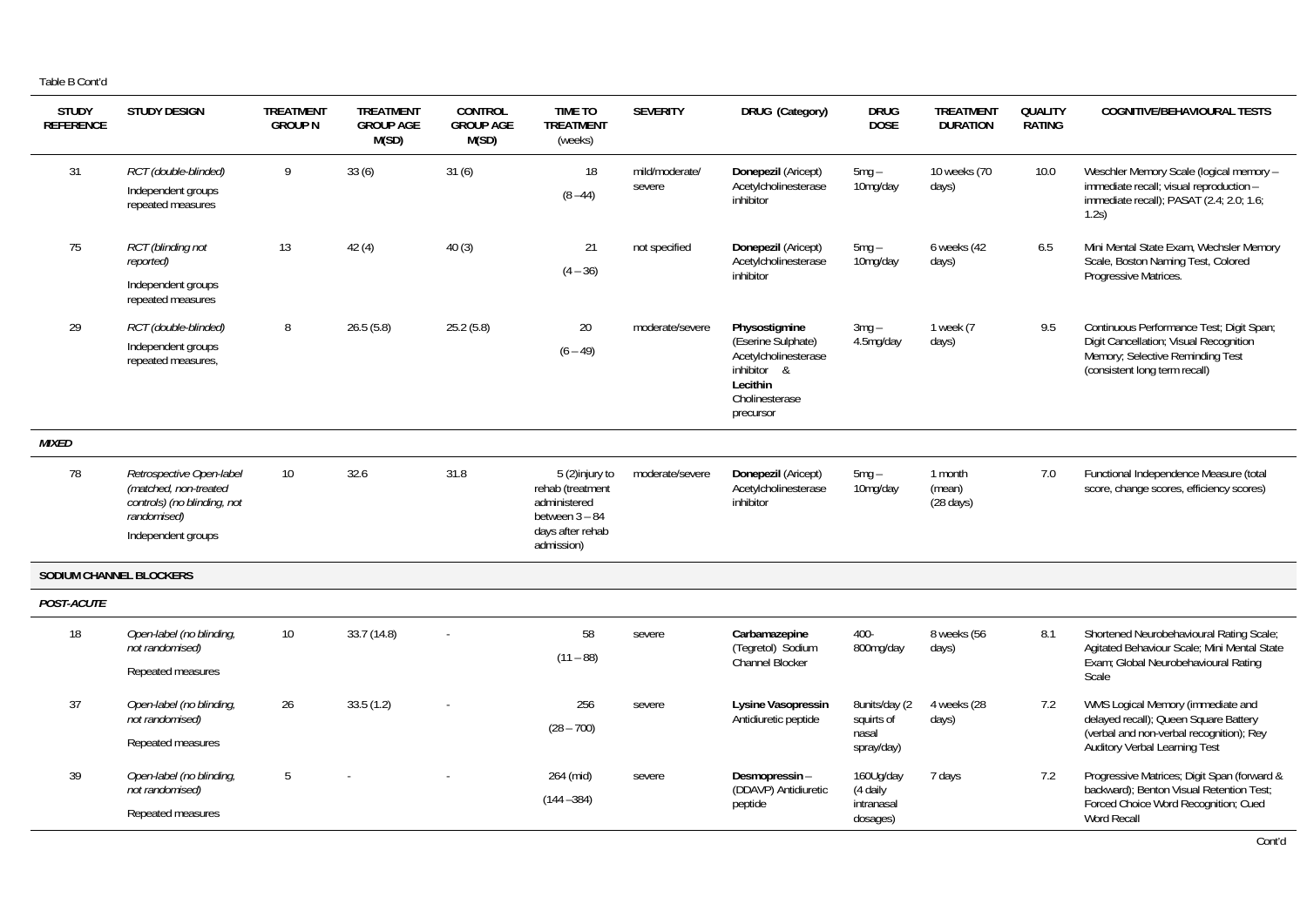| <b>STUDY</b><br><b>REFERENCE</b> | <b>STUDY DESIGN</b>                                                              | <b>TREATMENT</b><br><b>GROUP N</b> | <b>TREATMENT</b><br><b>GROUP AGE</b><br>M(SD) | CONTROL<br><b>GROUP AGE</b><br>M(SD) | <b>TIME TO</b><br><b>TREATMENT</b><br>(weeks) | <b>SEVERITY</b>          | DRUG (Category)                                              | <b>DRUG</b><br><b>DOSE</b> | <b>TREATMENT</b><br><b>DURATION</b>            | QUALITY<br><b>RATING</b> | <b>COGNITIVE/BEHAVIOURAL TESTS</b>                                                                                                                          |
|----------------------------------|----------------------------------------------------------------------------------|------------------------------------|-----------------------------------------------|--------------------------------------|-----------------------------------------------|--------------------------|--------------------------------------------------------------|----------------------------|------------------------------------------------|--------------------------|-------------------------------------------------------------------------------------------------------------------------------------------------------------|
|                                  | <b>PEPTIDE TREATMENTS</b>                                                        |                                    |                                               |                                      |                                               |                          |                                                              |                            |                                                |                          |                                                                                                                                                             |
| <b>POST-ACUTE</b>                |                                                                                  |                                    |                                               |                                      |                                               |                          |                                                              |                            |                                                |                          |                                                                                                                                                             |
| 76                               | Open-label (no blinding,<br>not randomised)<br>Repeated measures                 | 20                                 | 31.6(2.24)                                    | $\sim$                               | 92                                            | mild/moderate/<br>severe | Cerebrolysin<br>Neurotrophic peptide                         | 30ml/day                   | 5 days per<br>week for 4<br>weeks (20<br>days) | 8.3                      | Syndrome Kurztest                                                                                                                                           |
| <b>MIXED</b>                     |                                                                                  |                                    |                                               |                                      |                                               |                          |                                                              |                            |                                                |                          |                                                                                                                                                             |
| 38                               | Open-label (no blinding,<br>not randomised)<br>Repeated measures                 | 20                                 | 30.1(2)                                       | $\overline{\phantom{a}}$             | 81 (mid)<br>$(3 - 158)$                       | mild/moderate/<br>severe | Cerebrolysin<br>Neurotrophic peptide                         | 30ml/day                   | 5 days per<br>week for 4<br>weeks (20<br>days) | 6.7                      | Glasgow Outcome Scale; Syndrome<br>Kurztest                                                                                                                 |
|                                  | PHOSPHOLIPID INTERMEDIATES                                                       |                                    |                                               |                                      |                                               |                          |                                                              |                            |                                                |                          |                                                                                                                                                             |
| POST-ACUTE                       |                                                                                  |                                    |                                               |                                      |                                               |                          |                                                              |                            |                                                |                          |                                                                                                                                                             |
| 34                               | <b>RCT</b> (blinding not<br>reported)<br>Independent groups<br>repeated measures | 5                                  | $\sim$                                        | $\overline{\phantom{a}}$             | 180 (min)<br>( > 24)                          | severe                   | Citicholine (CDP<br>choline) Superoxide<br>radical scavenger | 1g/day (via<br>oral)       | 3 months (90<br>days)                          | 4.8                      | Trail Making Test B; Sevillas Computerized<br>Neuropsychological Test Battery; Verbal<br>Fluency Task; Benton Visual Retention Test;<br>Lurias Memory Words |

Note: RCT = randomised controlled trial.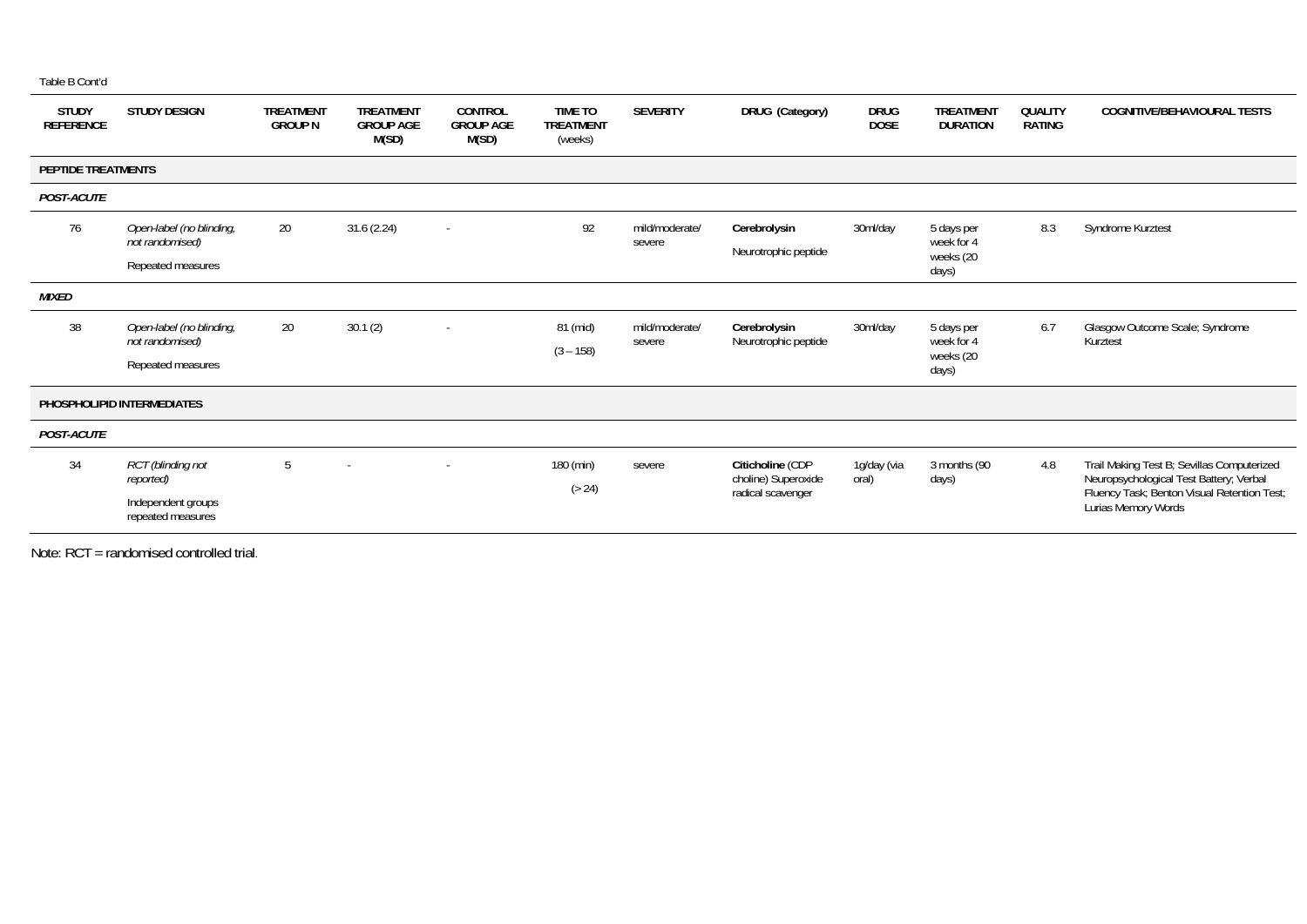| <b>Chemical Group</b>               | <b>Pharmacological Category</b> | <b>Method of Action</b>                                                         | Drug (Brand Name)                            |  |  |
|-------------------------------------|---------------------------------|---------------------------------------------------------------------------------|----------------------------------------------|--|--|
| Serotonergic                        | Antidepressant                  | Selective Serotonin Reuptake<br>Inhibitor                                       | Sertraline (Zoloft)<br>Citalopram (Ciprimil) |  |  |
|                                     |                                 | Tricyclic                                                                       |                                              |  |  |
|                                     |                                 | Serotonin Noradrenaline<br>Reuptake Inhibitor                                   | Milnacipran (Ixel)                           |  |  |
|                                     |                                 | Monoamine Oxidase Inhibitor<br>(Serotonin, Dopamine,<br>Norepinephrine Agonist) | Phenelzine (Nardil)                          |  |  |
| Dopaminergic                        | Central Nervous System          | Dopamine & Noradrenaline<br>Release                                             | Methylphenidate (Ritalin)                    |  |  |
|                                     | Stimulant                       | Dopamine Release                                                                | Amantadine (Symmetrel)                       |  |  |
|                                     |                                 | Dopamine Agonist                                                                | Apomorphine (Apokyn)                         |  |  |
|                                     | Anti-Parkinsonian               | Dopamine Antagonist                                                             | Quetiapine (Seroquel)                        |  |  |
|                                     | Antipsychotic                   |                                                                                 | Ziprasidone (Geodon)                         |  |  |
| Cholinergic                         | Anti-dementia                   | Acetylcholinesterase inhibitor                                                  | Donepezil (Aricept)                          |  |  |
|                                     |                                 |                                                                                 | Physostigmine (Eserine)                      |  |  |
|                                     |                                 | Acetycholine precursor                                                          | Lecithin                                     |  |  |
| Sodium<br>Channel<br><b>Blocker</b> | Antipsychotic/Antiepileptic     | Modulator of ion homeostasis                                                    | Carbamazepine (Tegretol)                     |  |  |
| Peptide                             | Anti-diuretic                   | Peptide                                                                         | Lysine Vasopressin (LVP)                     |  |  |
|                                     |                                 |                                                                                 | Desmopressin (DDAVP/Stimate)                 |  |  |
|                                     | Neurotrophic                    | Peptide                                                                         | Cerebrolysin                                 |  |  |
| Phospholipid<br>Intermediate        | Antioxidant                     | Inhibitor<br>radical<br>Οf<br>free<br>production                                | CDP-Choline (Citicholine)                    |  |  |

**Table C**: Chemical group, pharmacological category and method of action of drugs.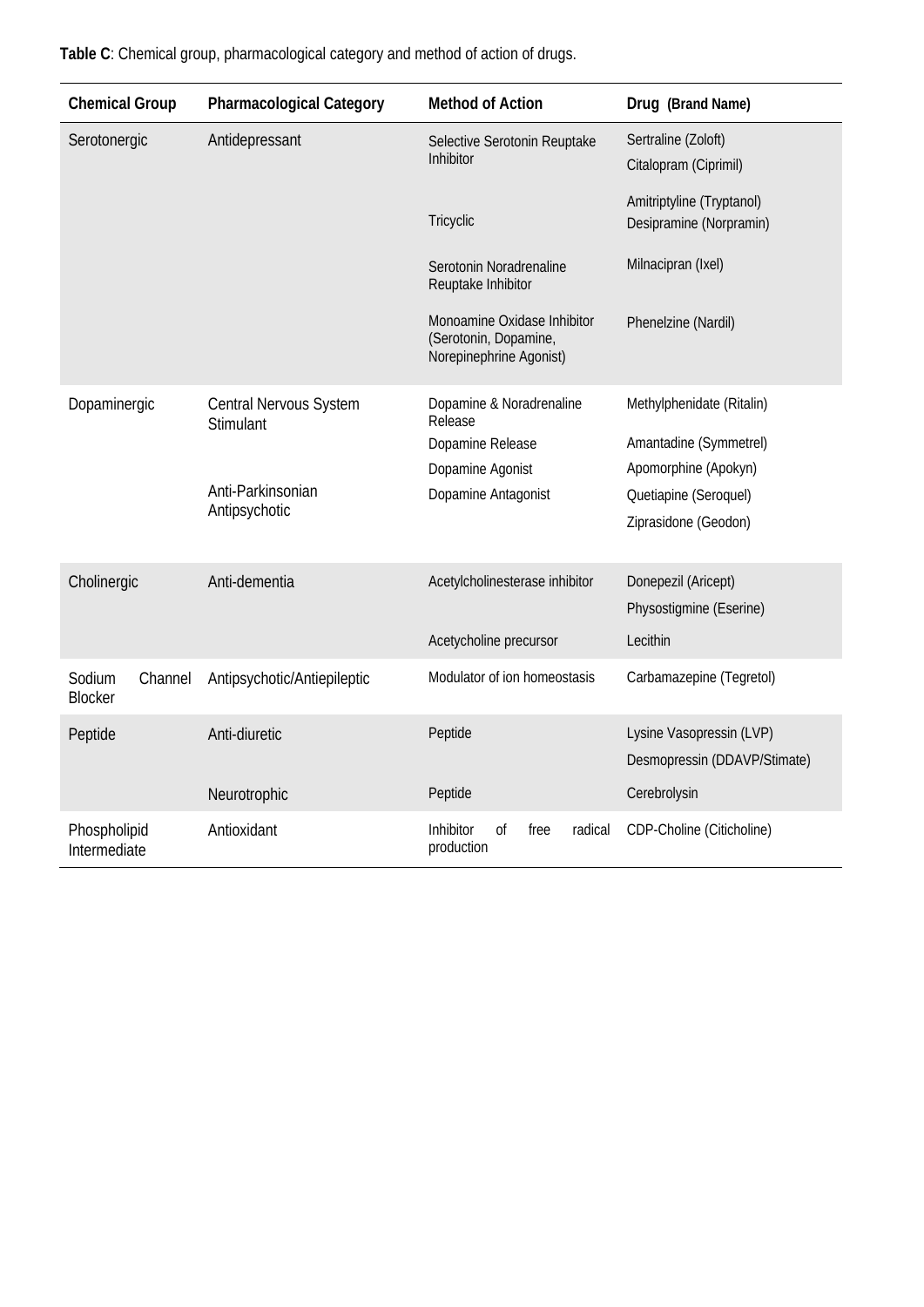**Table D** : Weighted effect sizes for cognitive and behavioural measures for serotonergic, dopaminergic, and cholinergic treatments, sodium channel blockers, peptides and phospholipid intermediates*.*

| Drug and Measure                                 | Psychological<br>Construct | <b>N</b> studies | <b>N</b> participants | Injury to<br>Treatment<br>(weeks) | <b>Injury Severity</b> | M<br>$d_{WSS}$ | <b>Nfs</b>     | OL% | <b>Study Ref</b>   |
|--------------------------------------------------|----------------------------|------------------|-----------------------|-----------------------------------|------------------------|----------------|----------------|-----|--------------------|
| <b>SEROTONERGIC</b>                              |                            |                  |                       |                                   |                        |                |                |     |                    |
| POST-ACUTE (> 4 weeks post-injury)               |                            |                  |                       |                                   |                        |                |                |     |                    |
| <b>DESIPRAMINE (Norpramin)</b>                   |                            |                  |                       |                                   |                        |                |                |     |                    |
| <b>Independent Groups Repeated Measures</b>      |                            |                  |                       |                                   |                        |                |                |     |                    |
| Affect/Mood Scale                                | Depression                 | $\mathbf 1$      | $10$                  | $24 - 120$                        | severe                 | .36            | -1             | 73  | 55a                |
| <b>AMITRIPTYLINE (Tryptanol)</b>                 |                            |                  |                       |                                   |                        |                |                |     |                    |
| <b>Repeated Measures</b>                         |                            |                  |                       |                                   |                        |                |                |     |                    |
| HAM-D                                            | Depression                 | $\overline{2}$   | 23                    | $32 - 39$                         | mild                   | $1.00*$        | 9              | 45  | 57,67 <sup>b</sup> |
| CITALOPRAM (Ciprimil) & CARBAMAZEPINE (Tegretol) |                            |                  |                       |                                   |                        |                |                |     |                    |
| <b>Repeated Measures</b>                         |                            |                  |                       |                                   |                        |                |                |     |                    |
| <b>Clinical Impression Scale</b>                 | Psychosocial               |                  | 20                    | 84                                | severe                 | .91            | 4              | 48  | 68                 |
| <b>Brief Psychiatric Scale</b>                   | Psychosocial               | 1                | 20                    | 84                                | severe                 | .60            | $\overline{2}$ | 62  | 68                 |
| PHENELZINE (Nardil)                              |                            |                  |                       |                                   |                        |                |                |     |                    |
| <b>Repeated Measures</b>                         |                            |                  |                       |                                   |                        |                |                |     |                    |
| HAM-D                                            | Depression                 | $\mathbf 1$      | $10$                  | 32                                | mild                   | .55            | $\overline{2}$ | 62  | 57                 |
| MIXED (< 4 weeks - > 4 weeks post-injury)        |                            |                  |                       |                                   |                        |                |                |     |                    |
| <b>SERTRALINE (Zoloft)</b>                       |                            |                  |                       |                                   |                        |                |                |     |                    |
| <b>Independent Groups Repeated Measures</b>      |                            |                  |                       |                                   |                        |                |                |     |                    |
| Post Concussion Symptoms                         | Psychosocial               |                  | $20\,$                | 4                                 | mild/moderate          | $-0.86$        | 3              | 48  | 12 (Study 2)       |
| Motor Speed - CRT                                | Psychomotor Speed          | $\mathbf{1}$     | 20                    |                                   | mild/moderate          | $-.81$         | 3              | 53  | 12 (Study 2)       |
| <b>Mental Arithmetic Test</b>                    | <b>General Cognition</b>   | 1                | 20                    |                                   | mild/moderate          | $-0.69$        | 3              | 57  | 12 (Study 2)       |
| <b>Choice Reaction Time</b>                      | <b>Cognitive Speed</b>     |                  | 20                    |                                   | mild/moderate          | $-0.66$        | $\overline{2}$ | 57  | 12 (Study 2)       |
| WAIS Digit Symbol                                | Attention                  |                  | 20                    |                                   | mild/moderate          | .65            | $\overline{2}$ | 57  | 12 (Study 2)       |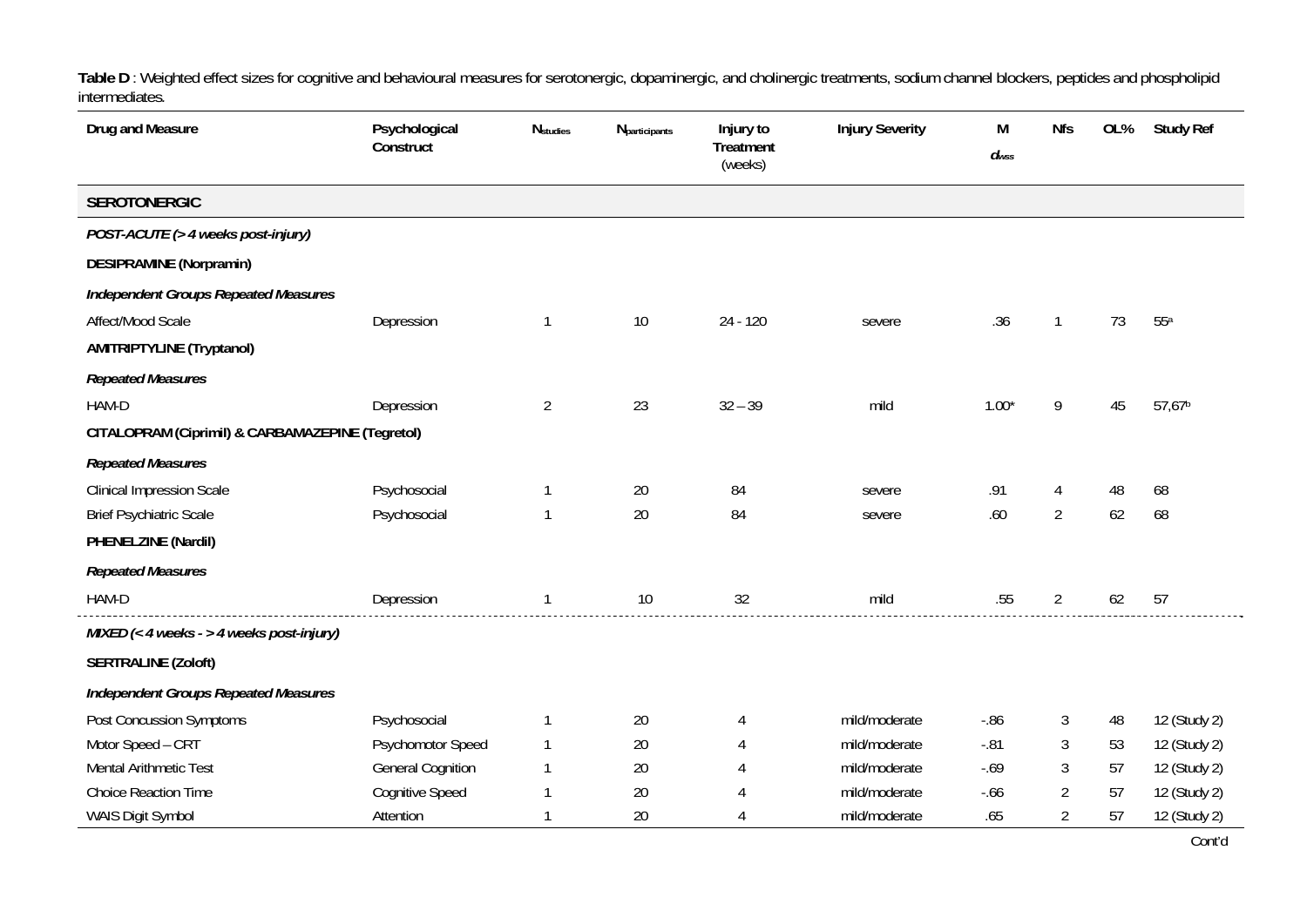| Drug and Measure                            | Psychological<br>Construct | <b>N</b> studies | Nparticipants | Injury to<br>Treatment<br>(weeks) | <b>Injury Severity</b> | M<br>$d_{wss}$ | Nfs            | OL% | <b>Study Ref</b> |
|---------------------------------------------|----------------------------|------------------|---------------|-----------------------------------|------------------------|----------------|----------------|-----|------------------|
| HAM-D                                       | Depression                 | 1                | 20            | 4                                 | mild/moderate          | .50            | $\overline{2}$ | 67  | 12 (Study 2)     |
| Memory Scanning Task                        | Memory                     | $\mathbf{1}$     | 20            | 4                                 | mild/moderate          | $-.50$         | $\overline{2}$ | 67  | 12 (Study 2)     |
| <b>Flicker Fusion Threshold</b>             | Arousal                    |                  | 20            | 4                                 | mild/moderate          | $-.41$         | 1              | 73  | 12 (St.udy 2)    |
| <b>BDI</b>                                  | Depression                 |                  | 20            | 4                                 | mild/moderate          | $-.30$         | $\mathbf{1}$   | 79  | 12 (Study 2)     |
| Mini-Mental State Exam                      | <b>General Cognition</b>   | 1                | 20            | 4                                 | mild/moderate          | $-.03$         | $\mathbf{1}$   | 100 | 12 (Study 2)     |
| Quality of Life Scales                      | Psychosocial               | 1                | 20            | 4                                 | mild/moderate          | .07            | -1             | 92  | 12 (Study 2)     |
| <b>Compensatory Tracking</b>                | Attention                  | 1                | 20            | 4                                 | mild/moderate          | .10            | $\mathbf{1}$   | 92  | 12 (Study 2)     |
| MILNACIPRAN (Ixel)                          |                            |                  |               |                                   |                        |                |                |     |                  |
| <b>Repeated Measures</b>                    |                            |                  |               |                                   |                        |                |                |     |                  |
| HAM-D                                       | Depression                 |                  | $10$          | 22                                | mild/moderate          | 1.85           | $\overline{7}$ | 21  | 77               |
| Mini-Mental State Exam                      | <b>General Cognition</b>   | $\mathbf 1$      | 10            | 22                                | mild/moderate          | 1.20           | 5              | 38  | 77               |
| <b>DOPAMINERGIC</b>                         |                            |                  |               |                                   |                        |                |                |     |                  |
| POST-ACUTE (> 4 weeks post-injury)          |                            |                  |               |                                   |                        |                |                |     |                  |
| METHYLPHENIDATE (Ritalin)                   |                            |                  |               |                                   |                        |                |                |     |                  |
| <b>Independent Groups Repeated Measures</b> |                            |                  |               |                                   |                        |                |                |     |                  |
| KAS - General Psychopathology               | Psychosocial               | 1                | 38            | 116                               | severe                 | 1.02           | 4              | 45  | 69               |
| State Trait Anger Scale                     | Anger/Aggression           | $\mathbf{1}$     | 38            | 116                               | severe                 | .83            | 3              | 53  | 69               |
| KAS - Belligerence                          | Anger/Aggression           | $\mathbf 1$      | 38            | 116                               | severe                 | .82            | 3              | 53  | 69               |
| Profile of Mood States                      | Anger/Aggression           | 1                | 38            | 116                               | severe                 | .75            | $\mathfrak{Z}$ | 53  | 69               |
| Organic Signs & Symptoms                    | Psychosocial               | 1                | 38            | 116                               | severe                 | .75            | $\mathfrak{Z}$ | 53  | 69               |
| <b>Working Memory Task</b>                  | Memory                     | $\mathbf{1}$     | 18            | 142                               | not specified          | .51            | $\overline{2}$ | 67  | 70               |
| Modified Posner Paradigm                    | Attention                  | $\mathbf{1}$     | 18            | 142                               | not specified          | .12            | $\mathbf 0$    | 92  | 70               |
| Cross-Over                                  |                            |                  |               |                                   |                        |                |                |     |                  |
| <b>Distraction Task</b>                     | Attention                  | 1                | 19            | 74                                | mild/moderate/severe   | .56            | $\overline{2}$ | 62  | $22^{1c}$        |
| Behavioural Inattention                     | Attention                  | 1                | 19            | 74                                | mild/moderate/severe   | .17            | $\mathbf 0$    | 85  | $22^{1c}$        |
| Serial Digit Learning                       | Memory                     |                  | 12            | 208                               | moderate/severe        | .14            | $\mathbf 0$    | 92  | 33               |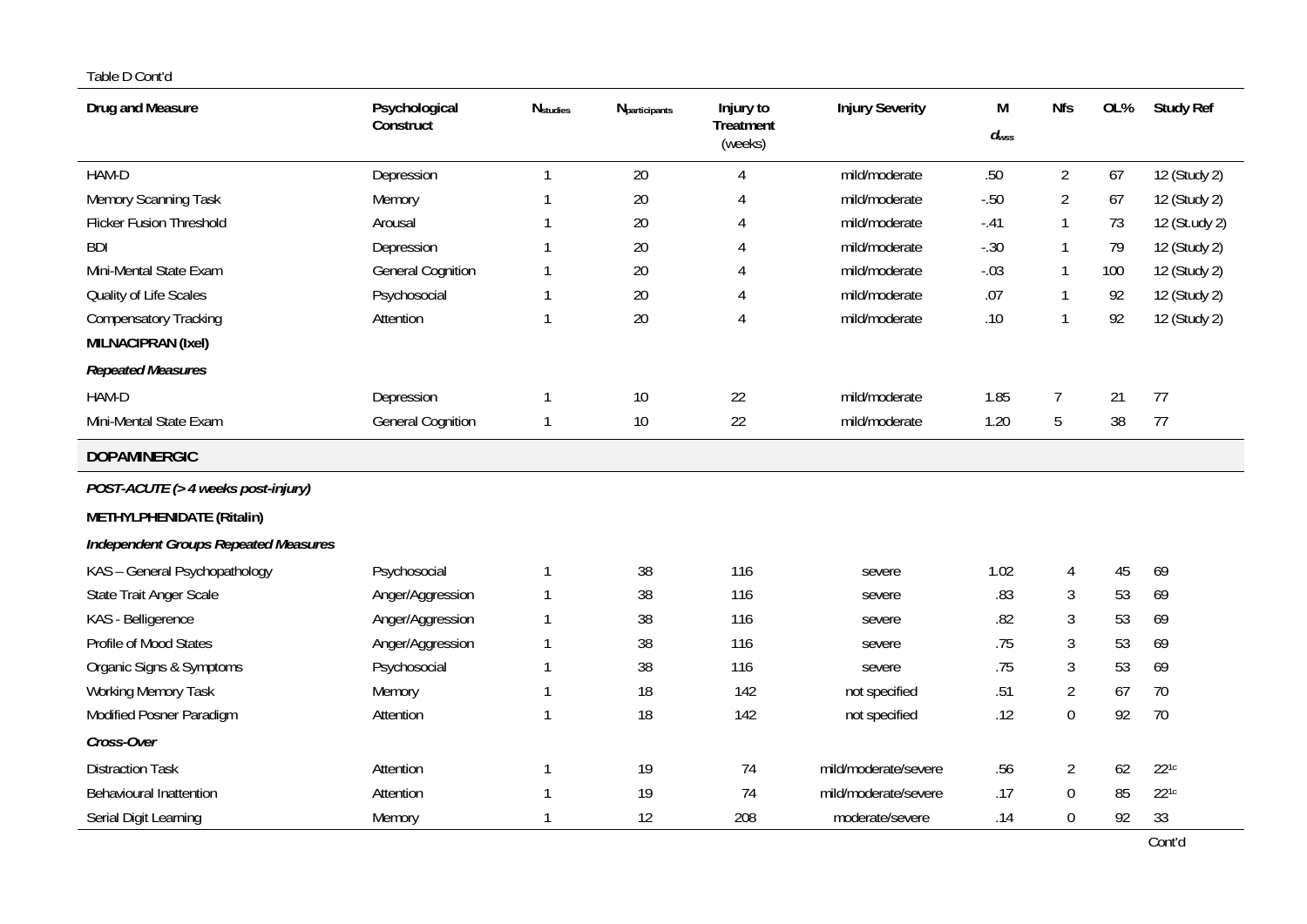| Drug and Measure               | Psychological<br>Construct | <b>N</b> studies | <b>N</b> participants | Injury to<br>Treatment<br>(weeks) | <b>Injury Severity</b> | М<br>$d_{\text{wss}}$ | <b>Nfs</b>       | OL%            | <b>Study Ref</b> |
|--------------------------------|----------------------------|------------------|-----------------------|-----------------------------------|------------------------|-----------------------|------------------|----------------|------------------|
| GDS - Distractability          | Attention                  | $\mathbf{1}$     | 12                    | 208                               | moderate/severe        | .14                   | $\boldsymbol{0}$ | 92             | 33               |
| <b>Choice Reaction Time</b>    | <b>Cognitive Speed</b>     | $\overline{2}$   | 31                    | $74 - 208$                        | mild/moderate/severe   | $.11*$                | 0                | 92             | 33,221c          |
| Phasic Arousal Task            | Attention                  | $\mathbf{1}$     | 19                    | 74                                | mild/moderate/severe   | .09                   | 1                | 92             | $22^{1c}$        |
| Stroop Interference            | Attention                  | $\mathbf{1}$     | 12                    | 208                               | moderate/severe        | $-.07$                | 1                | 92             | 33               |
| WAIS-R Digit Symbol            | Attention                  | $\mathbf{1}$     | 12                    | 208                               | moderate/severe        | .05                   | 1                | 92             | 33               |
| Memory Scanning Task           | Memory                     | $\mathbf{1}$     | 12                    | 208                               | moderate/severe        | $-.05$                | 1                | 92             | 33               |
| WAIS-R Digit Span              | Attention                  | $\mathbf{1}$     | 12                    | 208                               | moderate/severe        | .04                   | 1                | 100            | 33               |
| Selective Reminding Test       | Memory                     | $\mathbf{1}$     | 12                    | 208                               | moderate/severe        | .02                   | 1                | 100            | 33               |
| GDS - Vigilance                | Attention                  | 1                | 12                    | 208                               | moderate/severe        | .02                   | 1                | 100            | 33               |
| Visual Go/No-Go Task           | Attention                  | $\mathbf{1}$     | 19                    | 74                                | mild/moderate/severe   | .02                   | 1                | 100            | $22^{1c}$        |
| <b>APOMORPHINE (Apokyn)</b>    |                            |                  |                       |                                   |                        |                       |                  |                |                  |
| <b>Repeated Measures</b>       |                            |                  |                       |                                   |                        |                       |                  |                |                  |
| <b>Disability Rating Scale</b> | Global outcome             | $\mathbf{1}$     | $\overline{7}$        | 10                                | severe                 | 5.67                  | 27               | $\overline{2}$ | 71 <sup>d</sup>  |
| Coma Near-Coma Scale           | Arousal                    | $\mathbf{1}$     | $\overline{7}$        | 10                                | severe                 | 4.44                  | 21               | $\overline{2}$ | 71 <sup>d</sup>  |
| <b>AMANTADINE (Symmetrel)</b>  |                            |                  |                       |                                   |                        |                       |                  |                |                  |
| <b>Repeated Measures</b>       |                            |                  |                       |                                   |                        |                       |                  |                |                  |
| COWAT                          | Verbal/Language            | $\mathbf{1}$     | 22                    | 270                               | mild/moderate/severe   | .31                   | 1                | 79             | 72               |
| Complex Figure Test            | Memory                     | 1                | 22                    | 270                               | mild/moderate/severe   | .21                   | 0                | 85             | 72               |
| <b>Trail Making Test B</b>     | Attention                  | $\mathbf{1}$     | 22                    | 270                               | mild/moderate/severe   | .17                   | $\boldsymbol{0}$ | 85             | 72               |
| Trail Making Test A            | Attention                  | 1                | 22                    | 270                               | mild/moderate/severe   | .14                   | $\boldsymbol{0}$ | 92             | 72               |
| <b>CVLT</b>                    | Memory                     | $\mathbf{1}$     | 22                    | 270                               | mild/moderate/severe   | .14                   | 0                | 92             | 72               |
| WAIS-R Digit Span              | Attention                  | $\mathbf{1}$     | 22                    | 270                               | mild/moderate/severe   | $-.04$                | 1                | 100            | 72               |
| <b>QUETIAPINE (Seroquel)</b>   |                            |                  |                       |                                   |                        |                       |                  |                |                  |
| <b>Repeated Measures</b>       |                            |                  |                       |                                   |                        |                       |                  |                |                  |
| Overt Aggression Scale-M       | Anger/Aggression           | -1               | $\overline{7}$        | 99                                | mild/moderate/severe   | 4.25                  | 20               | $\overline{4}$ | 73               |
| Clinical Impression Scale      | Psychosocial               | $\mathbf{1}$     | $\overline{7}$        | 99                                | mild/moderate/severe   | 4.25                  | 20               | 4              | 73               |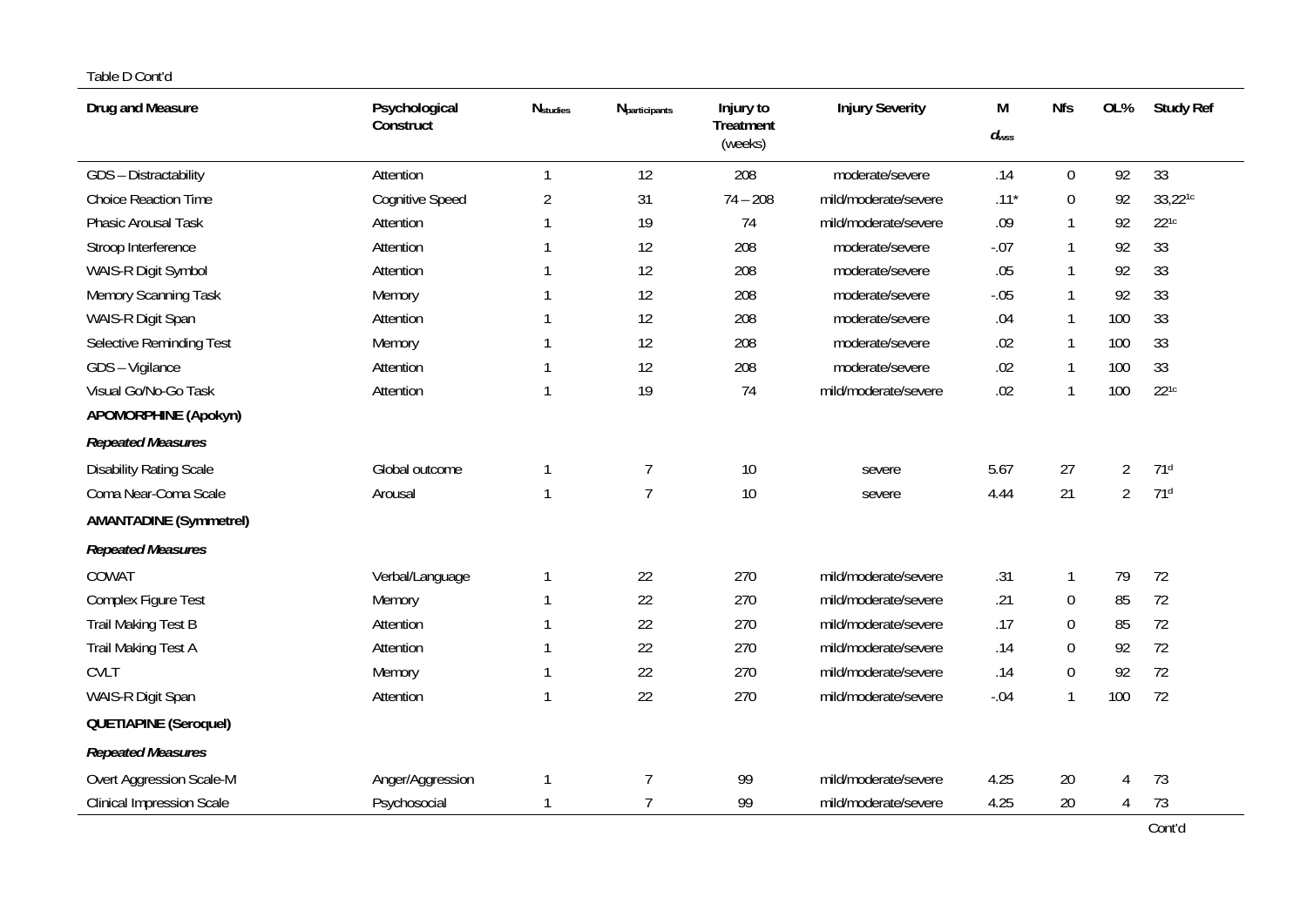| Drug and Measure                            | Psychological<br>Construct | <b>N</b> studies | <b>N</b> participants | Injury to<br><b>Treatment</b><br>(weeks) | <b>Injury Severity</b> | М<br>$d_{WSS}$ | <b>Nfs</b>     | OL%         | <b>Study Ref</b> |
|---------------------------------------------|----------------------------|------------------|-----------------------|------------------------------------------|------------------------|----------------|----------------|-------------|------------------|
| NFI-Aggression                              | Anger/Aggression           |                  | $7\overline{ }$       | 99                                       | mild/moderate/severe   | 2.00           | 9              | 19          | 73               |
| <b>RBANS</b>                                | Memory/Attention           |                  | $\overline{7}$        | 99                                       | mild/moderate/severe   | 2.00           | 9              | 19          | 73               |
| ZIPRASIDONE (Geodon)                        |                            |                  |                       |                                          |                        |                |                |             |                  |
| <b>Repeated Measures</b>                    |                            |                  |                       |                                          |                        |                |                |             |                  |
| <b>Agitated Behaviour Scale</b>             | Anger/Aggression           | $\mathbf{1}$     | 5                     | 8                                        | severe                 | 3.07           | 14             | $7^{\circ}$ | 74               |
| MIXED (< 4 weeks - > 4 weeks post-injury)   |                            |                  |                       |                                          |                        |                |                |             |                  |
| METHYLPHENIDATE (Ritalin)                   |                            |                  |                       |                                          |                        |                |                |             |                  |
| <b>Independent Groups Repeated Measures</b> |                            |                  |                       |                                          |                        |                |                |             |                  |
| HAM-D                                       | Depression                 |                  | 20                    | 4                                        | mild/moderate          | 1.59           | $\overline{7}$ | 27          | 12 (Study 1)     |
| Post Concussion Symptoms                    | Psychosocial               |                  | 20                    |                                          | mild/moderate          | .67            | $\overline{2}$ | 57          | 12 (Study 1)     |
| Quality of Life Scales                      | Psychosocial               |                  | 20                    |                                          | mild/moderate          | .61            | $\overline{2}$ | 62          | 12 (Study 1)     |
| <b>BDI</b>                                  | Depression                 |                  | 20                    |                                          | mild/moderate          | $-.51$         | 2              | 67          | 12 (Study 1)     |
| WAIS Digit Symbol                           | Attention                  |                  | 20                    |                                          | mild/moderate          | .46            |                | 67          | 12 (Study 1)     |
| Mini-Mental State Exam                      | <b>General Cognition</b>   |                  | 20                    | 4                                        | mild/moderate          | .26            | $\mathbf{0}$   | 79          | 12 (Study 1)     |
| <b>Compensatory Tracking</b>                | Attention                  |                  | 20                    |                                          | mild/moderate          | .23            | $\Omega$       | 85          | 12 (Study 1)     |
| Memory Scanning Task                        | Memory                     |                  | 20                    |                                          | mild/moderate          | .08            |                | 92          | 12 (Study 1)     |
| Motor Speed - CRT                           | Psychomotor Speed          |                  | 20                    |                                          | mild/moderate          | $-.07$         |                | 92          | 12 (Study 1)     |
| <b>Flicker Fusion Threshold</b>             | Arousal                    |                  | 20                    |                                          | mild/moderate          | $-.05$         |                | 92          | 12 (Study 1)     |
| Mental Arithmetic Test                      | <b>General Cognition</b>   |                  | 20                    |                                          | mild/moderate          | .04            |                | 100         | 12 (Study 1)     |
| Choice Reaction Time                        | Cognitive Speed            |                  | 20                    |                                          | mild/moderate          | .04            |                | 100         | 12 (Study 1)     |
| Cross-Over                                  |                            |                  |                       |                                          |                        |                |                |             |                  |
| SustainedAttention to Response              | Attention                  |                  | 40                    | 8                                        | moderate/severe        | .10            |                | 92          | 56               |
| Attentional Behaviour                       | Attention                  |                  | 40                    | 8                                        | moderate/severe        | .10            |                | 92          | 56               |
| Four Choice Reaction Time                   | Attention                  |                  | 40                    | 8                                        | moderate/severe        | .05            |                | 92          | 56               |
| <b>Symbol Digit Modalities</b>              | Attention                  |                  | 40                    | 8                                        | moderate/severe        | $-.03$         |                | 100         | 56               |
| Ruff 2 & 7 Test                             | Attention                  |                  | 40                    | 8                                        | moderate/severe        | $-.02$         |                | 100         | 56               |
| Letter Number Sequencing                    | Attention                  |                  | 40                    | 8                                        | moderate/severe        | .01            |                | 100         | 56               |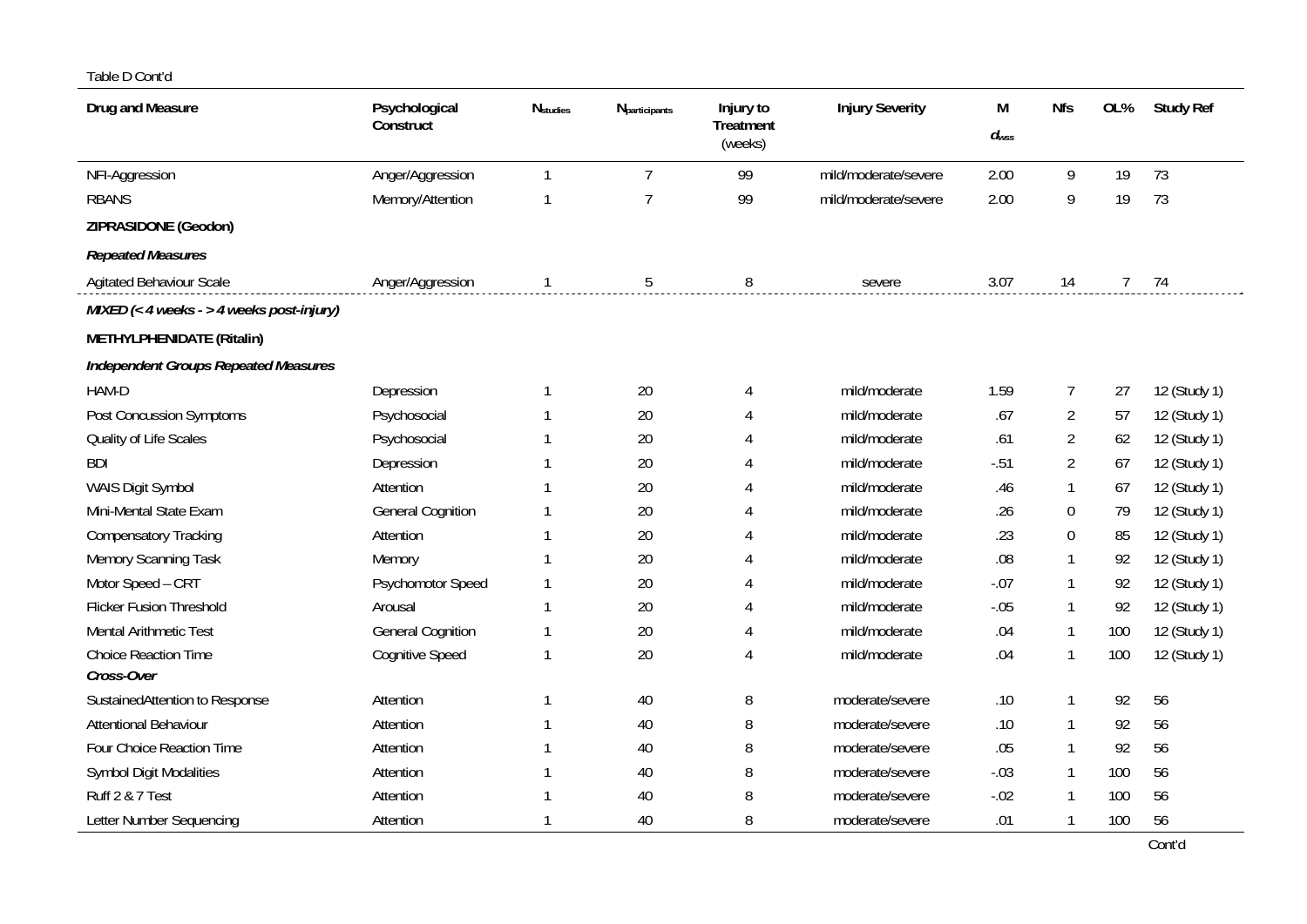| Drug and Measure                            | Psychological<br>Construct | $N_{\footnotesize\textit{studies}}$ | Nparticipants | Injury to<br><b>Treatment</b><br>(weeks) | <b>Injury Severity</b> | M<br>$d_{wss}$ | <b>Nfs</b>     | OL%            | <b>Study Ref</b> |
|---------------------------------------------|----------------------------|-------------------------------------|---------------|------------------------------------------|------------------------|----------------|----------------|----------------|------------------|
| <b>Selective Attention Task</b>             | Attention                  | -1                                  | 40            | 8                                        | moderate/severe        | $-.01$         | $\mathbf{1}$   | 100            | 56               |
| <b>AMANTADINE (Symmetrel)</b>               |                            |                                     |               |                                          |                        |                |                |                |                  |
| <b>Independent Groups Repeated Measures</b> |                            |                                     |               |                                          |                        |                |                |                |                  |
| <b>Disability Rating Scale</b>              | <b>Global Outcome</b>      |                                     | 35            | 4                                        | moderate/severe        | .83            | $\mathfrak{Z}$ | 53             | 23               |
| GOS (6 weeks)                               | <b>Global Outcome</b>      |                                     | 35            | 4                                        | moderate/severe        | .80            | 3              | 53             | 23               |
| Mini-Mental State Exam                      | <b>General Cognition</b>   |                                     | 35            |                                          | moderate/severe        | .31            | 1              | 79             | 23               |
| Functional Independence                     | Psychosocial               |                                     | 35            | 4                                        | moderate/severe        | $-.30$         | 1              | 79             | 23               |
| <b>CHOLINERGIC</b>                          |                            |                                     |               |                                          |                        |                |                |                |                  |
| POST-ACUTE (> 4 weeks post-injury)          |                            |                                     |               |                                          |                        |                |                |                |                  |
| DONEPEZIL (Aricept)                         |                            |                                     |               |                                          |                        |                |                |                |                  |
| Independent groups repeated measures        |                            |                                     |               |                                          |                        |                |                |                |                  |
| Paced Auditory Serial Addition Test         | Attention                  | 1                                   | 18            | 18                                       | mild/moderate/severe   | 2.93           | 14             | $\overline{7}$ | 31               |
| Weschler Memory Scale-(original/III)        | Memory                     | 2                                   | 44            | $18 - 21$                                | mild/moderate/severe   | $1.56*$        | 15             | 27             | 31,75            |
| <b>Boston Naming Test</b>                   | Memory                     |                                     | 26            | 21                                       | not specified          | 1.56           | $\overline{7}$ | 27             | 75               |
| Mini Mental State Exam                      | <b>General Cognition</b>   |                                     | 26            | 21                                       | not specified          | 1.27           | 5              | 35             | 75               |
| <b>Coloured Progressive Matrices</b>        | <b>General Cognition</b>   |                                     | 26            | 21                                       | not specified          | .31            | 1              | 79             | 75               |
| Repeated measures                           |                            |                                     |               |                                          |                        |                |                |                |                  |
| Rey Auditory Verbal Learning Test           | Memory                     |                                     | 4             | 174                                      | severe                 | 1.59           | $\overline{7}$ | 27             | 17               |
| Complex Figure Test                         | Memory/Perception          |                                     | 4             | 174                                      | severe                 | .85            | 3              | 48             | 17               |
| <b>Rivermead Memory Test</b>                | Memory                     |                                     | $\Delta$      | 174                                      | severe                 | .61            | $\overline{2}$ | 62             | 17               |
| Memory Assessment Scale                     | Memory                     |                                     | 10            | 63                                       | mild/moderate/severe   | $-.56$         | $\overline{2}$ | 62             | 30               |
| Rey Auditory Verbal Memory Test             | Memory                     |                                     | 10            | 180                                      | moderate/severe        | .53            | $\overline{2}$ | 67             | 32               |
| Reaction Time - Dual Task                   | Attention                  |                                     | 10            | 180                                      | moderate/severe        | .50            | $\overline{2}$ | 67             | 32               |
| <b>Dysexecutive Questionnaire</b>           | Psychosocial               |                                     | 10            | 180                                      | moderate/severe        | .47            |                | 67             | 32               |
| Stroop Colour                               | Attention                  |                                     | 10            | 180                                      | moderate/severe        | .34            |                | 79             | 32               |
| Non-verbal Fluency (figural/categorical)    | Executive                  |                                     | 10            | 180                                      | moderate/severe        | .26            | $\Omega$       |                | 79 32            |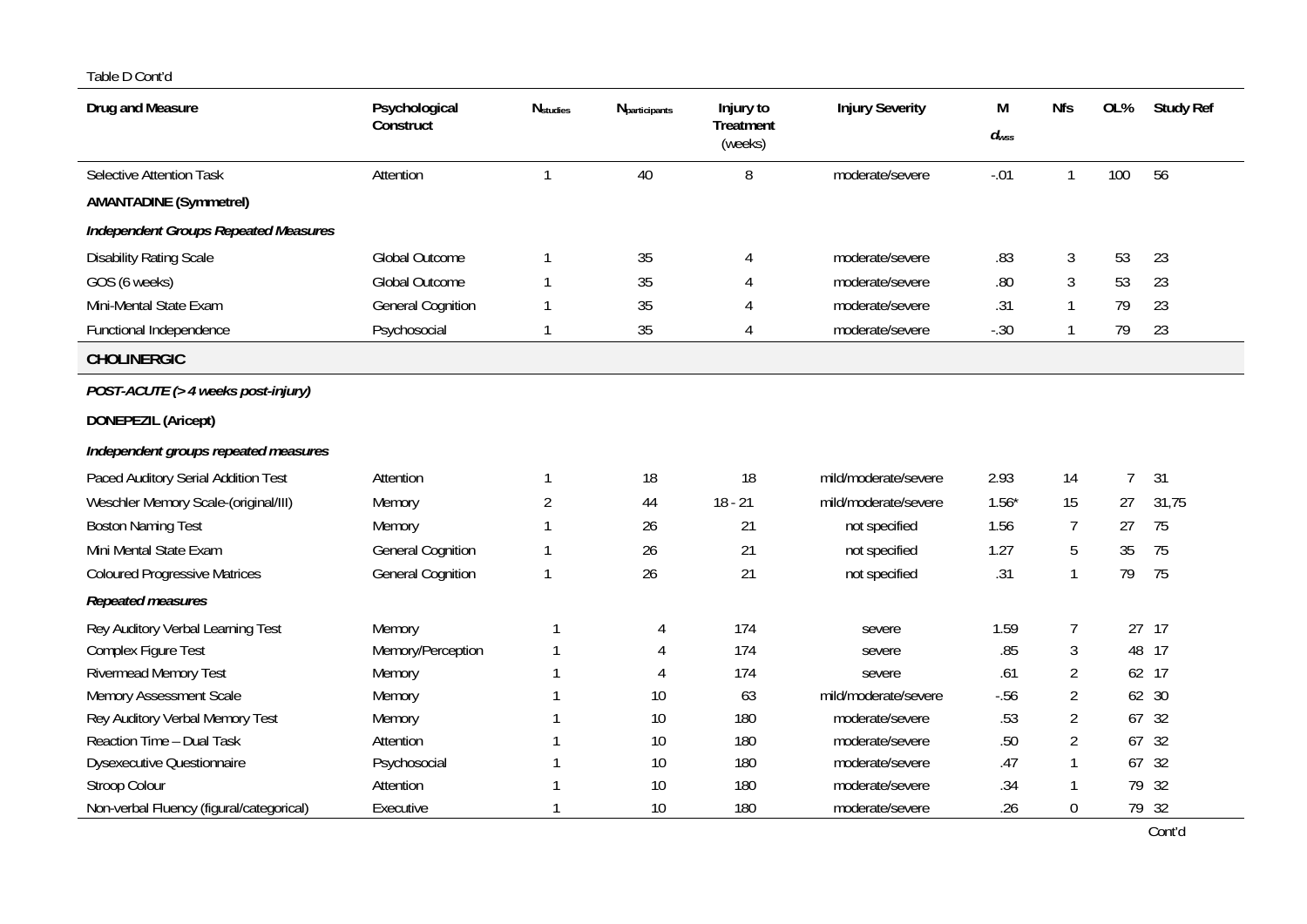| Drug and Measure                               | Psychological<br>Construct | <b>N</b> studies | Nparticipants | Injury to<br>Treatment<br>(weeks) | <b>Injury Severity</b> | М<br>$d_{\mathsf{wss}}$ | <b>Nfs</b>       | OL% | <b>Study Ref</b> |
|------------------------------------------------|----------------------------|------------------|---------------|-----------------------------------|------------------------|-------------------------|------------------|-----|------------------|
| Visual Span                                    | Attention                  | 1                | 10            | 180                               | moderate/severe        | .25                     | $\overline{0}$   |     | 79 32            |
| <b>Trail Making Test B</b>                     | Attention                  |                  | 10            | 180                               | moderate/severe        | .25                     | $\boldsymbol{0}$ | 79  | 32               |
| <b>Hospital Anxiety &amp; Depression Scale</b> | Depression                 |                  | 10            | 180                               | moderate/severe        | .23                     | $\boldsymbol{0}$ | 85  | 32               |
| Stroop Interference                            | Attention                  |                  | 10            | 180                               | moderate/severe        | .22                     | $\Omega$         | 85  | 32               |
| Verbal span                                    | Attention                  |                  | 10            | 180                               | moderate/severe        | .20                     | $\overline{0}$   | 85  | 32               |
| Trail Making Test A                            | Attention                  |                  | 10            | 180                               | moderate/severe        | .17                     | $\overline{0}$   | 85  | 32               |
| Verbal Fluency                                 | Verbal /Language           |                  | 10            | 180                               | moderate/severe        | .09                     | $\mathbf{1}$     | 92  | 32               |
| Stroop Word                                    | Attention                  | 1                | 10            | 180                               | moderate/severe        | .09                     | $\mathbf{1}$     |     | 92 32            |
| PHYSOSTIGMINE (Eserine) + LECITHIN             |                            |                  |               |                                   |                        |                         |                  |     |                  |
| Independent groups repeated measures           |                            |                  |               |                                   |                        |                         |                  |     |                  |
| <b>Continuous Performance Test</b>             | Attention                  |                  | 16            | 20                                | moderate/severe        | .30                     | $\mathbf 1$      | 79  | 29               |
| <b>Digit Cancellation</b>                      | Attention/Perception       |                  | 16            | 20                                | moderate/severe        | $-29$                   | $\mathbf 1$      | 79  | 29               |
| Selective Reminding Test                       | Memory                     |                  | 16            | 20                                | moderate/severe        | $-16$                   | $\overline{0}$   | 85  | 29               |
| Visual Recognition Memory                      | Memory                     |                  | 16            | 20                                | moderate/severe        | $-.05$                  |                  | 92  | 29               |
| Digit Span                                     | Attention                  |                  | 16            | 20                                | moderate/severe        | .01                     |                  | 100 | 29               |
| MIXED $(<$ 4 weeks - > 4 weeks post-injury)    |                            |                  |               |                                   |                        |                         |                  |     |                  |
| <b>DONEPEZIL (Aricept)</b>                     |                            |                  |               |                                   |                        |                         |                  |     |                  |
| Independent groups                             |                            |                  |               |                                   |                        |                         |                  |     |                  |
| Functional Independence Measure                | Psychosocial               |                  | 28            | 5                                 | moderate/severe        | .18                     | $\boldsymbol{0}$ | 85  | 78               |
| SODIUM CHANNEL BLOCKERS                        |                            |                  |               |                                   |                        |                         |                  |     |                  |
| POST-ACUTE (> 4 weeks post-injury)             |                            |                  |               |                                   |                        |                         |                  |     |                  |
| <b>CARBAMAZEPINE (Tegretol)</b>                |                            |                  |               |                                   |                        |                         |                  |     |                  |
| <b>Repeated Measures</b>                       |                            |                  |               |                                   |                        |                         |                  |     |                  |
| Shortened Neurobehavioural                     | Psychosocial               | 1                | 10            | 58                                | severe                 | 2.20                    | 10               | 16  | 18 <sup>e</sup>  |
| Global Neurobehavioural                        | Psychosocial               | 1                | 10            | 58                                | severe                 | 1.90                    | 9                | 21  | 18ි              |
| <b>Agitated Behaviour Scale</b>                | Anger/Aggression           |                  | 10            | 58                                | severe                 | 1.01                    | 4                |     | 45 18            |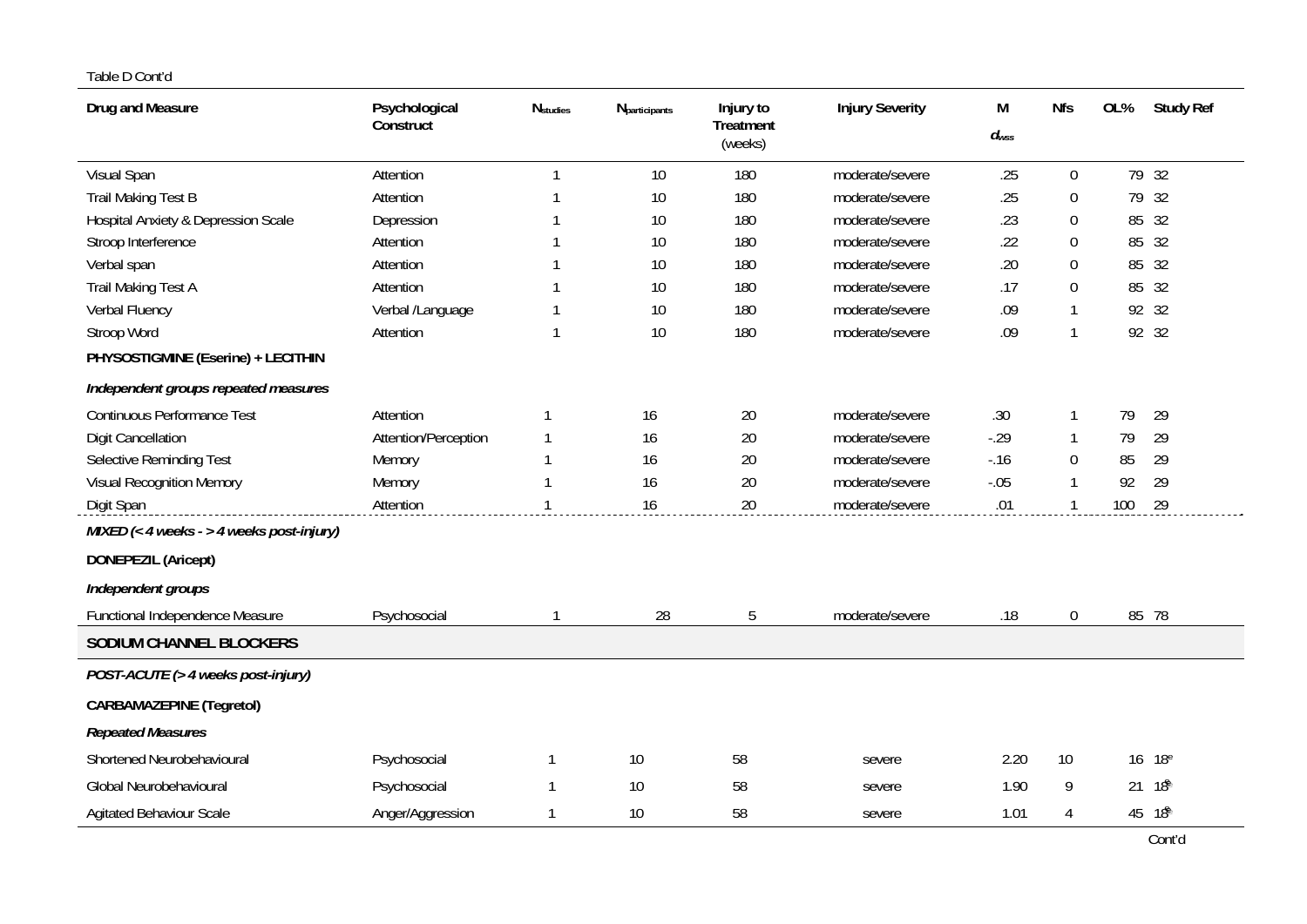| Drug and Measure                          | Psychological<br>Construct | <b>N</b> studies | Nparticipants | Injury to<br><b>Treatment</b><br>(weeks) | <b>Injury Severity</b> | М<br>$d_{\textit{wss}}$ | <b>Nfs</b>     | OL% | <b>Study Ref</b>   |
|-------------------------------------------|----------------------------|------------------|---------------|------------------------------------------|------------------------|-------------------------|----------------|-----|--------------------|
| Mini-Mental State Exam                    | <b>General Cognition</b>   | $\mathbf{1}$     | 10            | 58                                       | severe                 | .12                     | $\mathbf 0$    |     | 92 18 <sup>e</sup> |
| <b>PEPTIDES</b>                           |                            |                  |               |                                          |                        |                         |                |     |                    |
| POST-ACUTE (> 4 weeks post-injury)        |                            |                  |               |                                          |                        |                         |                |     |                    |
| LYSINE VASOPRESSIN (LVP)                  |                            |                  |               |                                          |                        |                         |                |     |                    |
| Repeated measures                         |                            |                  |               |                                          |                        |                         |                |     |                    |
| Weschler Memory Scale                     | Memory                     | $\mathbf{1}$     | 26            | 256                                      | severe                 | .62                     | $\overline{2}$ | 62  | 37                 |
| Rey Auditory Verbal Learning Test         | Memory                     | 1                | 26            | 256                                      | severe                 | .43                     | $\mathbf{1}$   | 73  | 37                 |
| Queen Square Battery                      | Memory                     |                  | 26            | 256                                      | severe                 | .33                     | $\mathbf{1}$   | 79  | 37                 |
| <b>CEREBROLYSIN</b>                       |                            |                  |               |                                          |                        |                         |                |     |                    |
| Repeated measures                         |                            |                  |               |                                          |                        |                         |                |     |                    |
| Syndrome Kurztest                         | Memory/Attention           | 1                | 20            | 92                                       | mild/moderate/severe   | .41                     | $\mathbf{1}$   | 73  | 76                 |
| <b>DESMOPRESSIN (DDAVP)</b>               |                            |                  |               |                                          |                        |                         |                |     |                    |
| Repeated measures                         |                            |                  |               |                                          |                        |                         |                |     |                    |
| Word Recognition                          | Memory                     | 1                | 5             | 391                                      | severe                 | $-.39$                  | 1              | 73  | 39                 |
| Word Recall                               | Memory                     |                  | 5             | 391                                      | severe                 | $-.38$                  | $\mathbf{1}$   | 73  | 39                 |
| <b>Benton Visual Retention Test</b>       | Memory                     | 1                | 5             | 391                                      | severe                 | .29                     | 1              | 79  | 39                 |
| Digit Span                                | Attention                  |                  | 5             | 391                                      | severe                 | $-16$                   | $\overline{0}$ | 85  | 39                 |
| Progressive Matrices                      | <b>General Cognition</b>   |                  | 5             | 391                                      | severe                 | .07                     | $\mathbf 1$    | 92  | 39                 |
| MIXED (< 4 weeks - > 4 weeks post-injury) |                            |                  |               |                                          |                        |                         |                |     |                    |
| <b>CEREBROLYSIN</b>                       |                            |                  |               |                                          |                        |                         |                |     |                    |
| Repeated measures                         |                            |                  |               |                                          |                        |                         |                |     |                    |
| Syndrome Kurztest                         | Memory/Attention           | $\mathbf{1}$     | 20            | 81                                       | mild/moderate/severe   | 1.54                    | $\overline{7}$ | 29  | 38 <sub>9</sub>    |
| GOS (1 month)                             | Global Outcome             | 1                | 20            | 81                                       | mild/moderate/severe   | .83                     | 3              | 53  | 38 <sub>9</sub>    |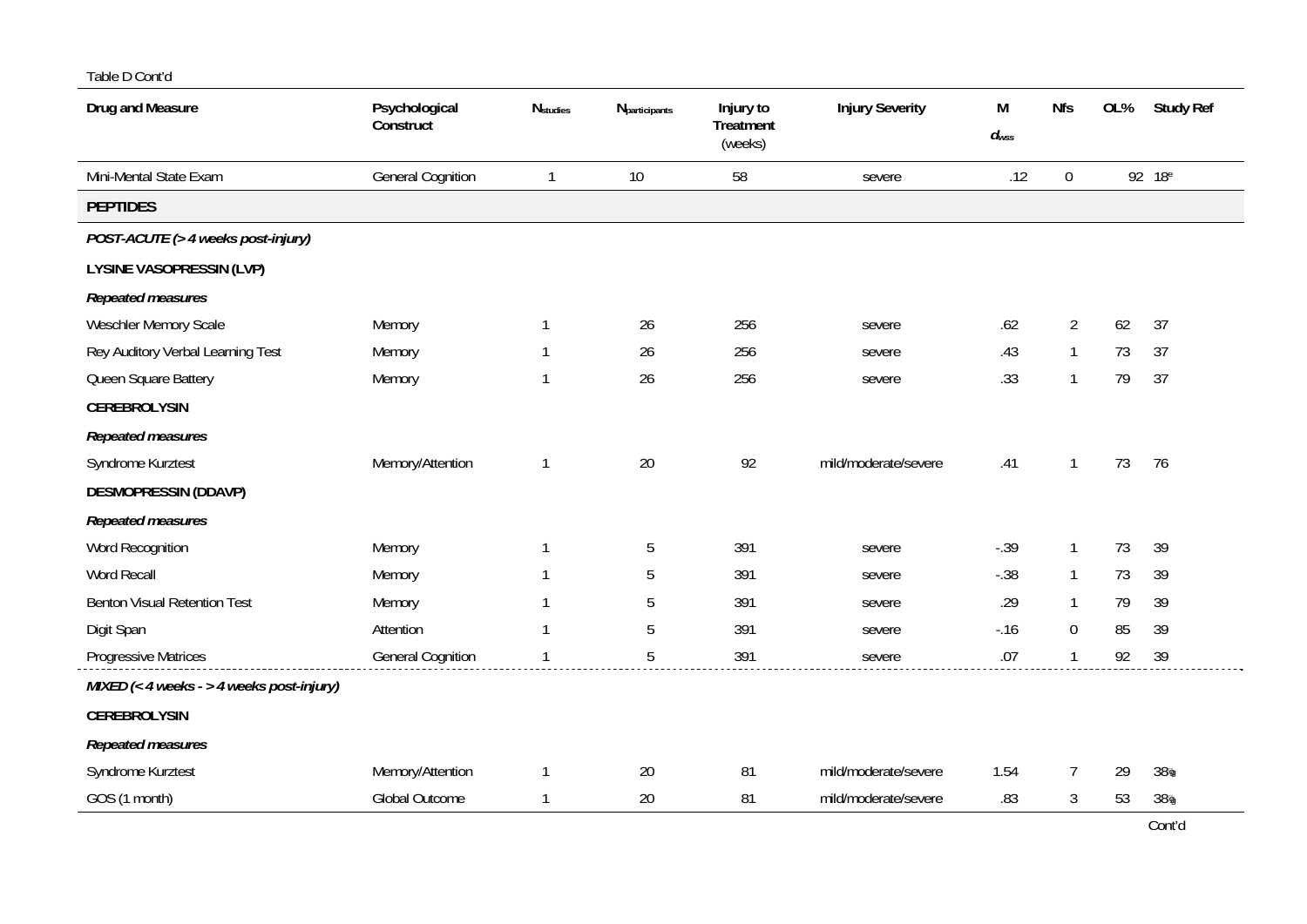| Drug and Measure                            | Psychological<br>Construct | <b>N</b> studies | <b>N</b> participants | Injury to<br><b>Treatment</b><br>(weeks) | <b>Injury Severity</b> | M<br>$d_{WSS}$ | <b>Nfs</b>     | OL% | <b>Study Ref</b> |
|---------------------------------------------|----------------------------|------------------|-----------------------|------------------------------------------|------------------------|----------------|----------------|-----|------------------|
| PHOSPHOLIPID INTERMEDIATES                  |                            |                  |                       |                                          |                        |                |                |     |                  |
| POST-ACUTE (> 4 weeks post-injury)          |                            |                  |                       |                                          |                        |                |                |     |                  |
| <b>CDP-CHOLINE (Citicholine)</b>            |                            |                  |                       |                                          |                        |                |                |     |                  |
| <b>Independent Groups Repeated Measures</b> |                            |                  |                       |                                          |                        |                |                |     |                  |
| <b>Visual Retention Test</b>                | Memory                     |                  | 10                    | 180                                      | severe                 | .62            | $\overline{2}$ | 62  | 34               |
| Lurias Memory Words                         | Memory                     |                  | 10                    | 180                                      | severe                 | .51            | $\overline{2}$ | 67  | 34               |
| Neuropsychological Battery                  | Attention                  |                  | 10                    | 180                                      | severe                 | $-45$          |                | 67  | 34               |
| Verbal Fluency                              | Verbal/Language            |                  | 10                    | 180                                      | severe                 | .36            |                | 73  | 34               |
| Trail Making Test B                         | Attention                  |                  | 10                    | 180                                      | severe                 | $-.09$         |                | 92  | 34               |

Note. N<sub>studies</sub> = number of studies contributing to the effect size; N<sub>participants</sub> = number of participants contributing to weighted effect size; Severity = range of injury severities contributing to combined effect si M *d<sub>wss</sub>* = mean effect size weighted by sample size; Nfs = Fail Safe N; OL% = percent overlap; HAM-D = Hamilton Rating Scale for Depression; BDI = Beck Depression Inventory; CRT = Choice Reaction Time; GDS = Gordon Diagnostic System; GOS = Glasgow Outcome Scale; COWAT = Controlled Oral Word Association Test; CVLT = California Verbal Learning Test; NFI = Neurobehavioural Functioning Inventory; HAM-D = Hamilton Rating Scale for Depression; BDI = Beck Depression Inventory; RBANS = Repeatable Battery for the Assessment of Neuropsychological Status.

1 Single group repeated cross-over design \*  $HAM-D : SD = .04$ , Min = .97, Max = 1.03.

\* Choice Reaction Time : SD = .06, Min = .06, Max = .15

\*WMS : SD = 1.53, Min = .67, Max = 2.84

Participants concurrently taking:

a psychoactive medications

**b** temazepam for night sedation

c carbemazepine

d anti-epileptic and anti-spasticity drugs

e neuroleptics

f citicholine and piracetam

g Participants concurrently taking anticonvulsants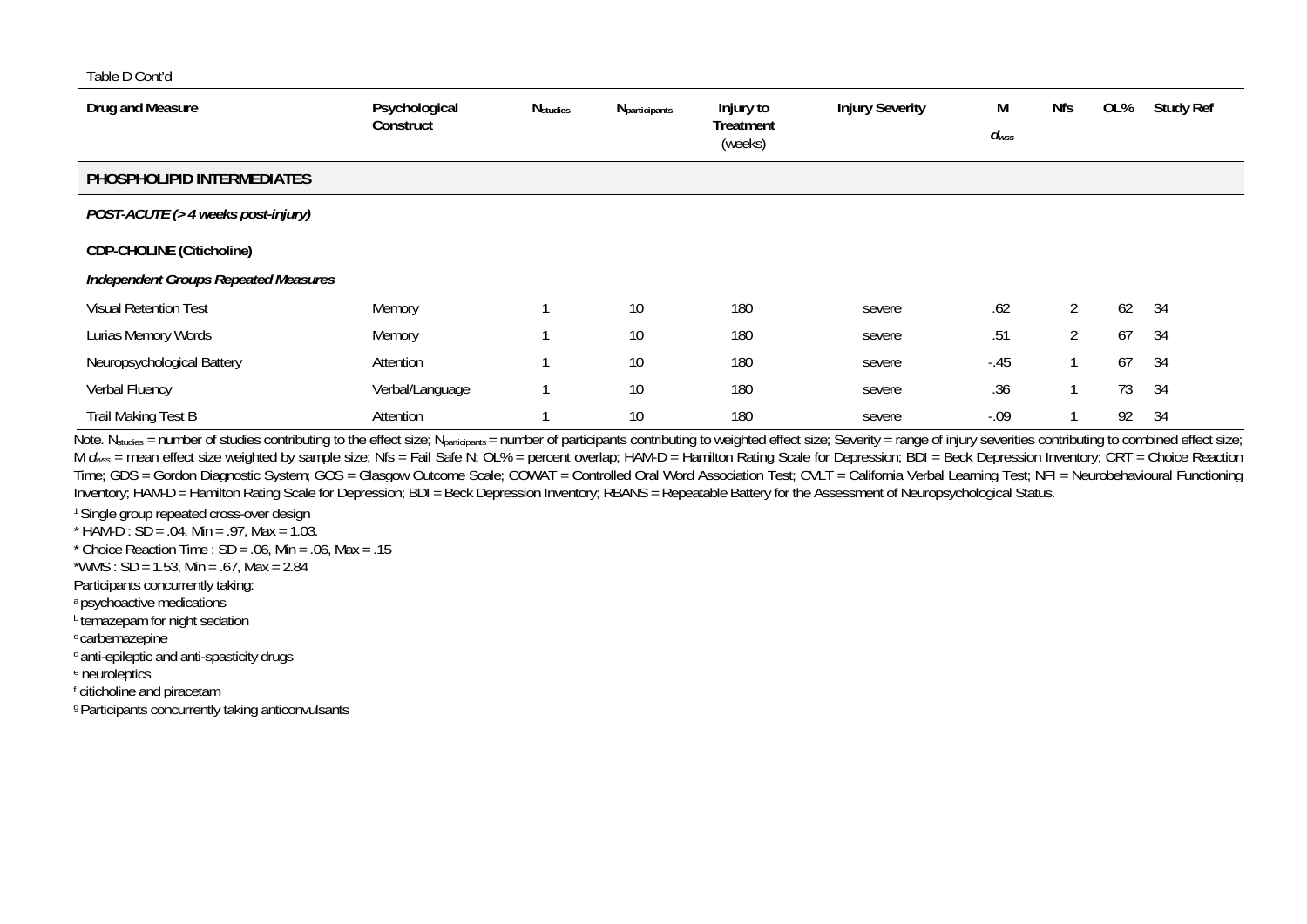# **Figure A**: Details of electronic database searches

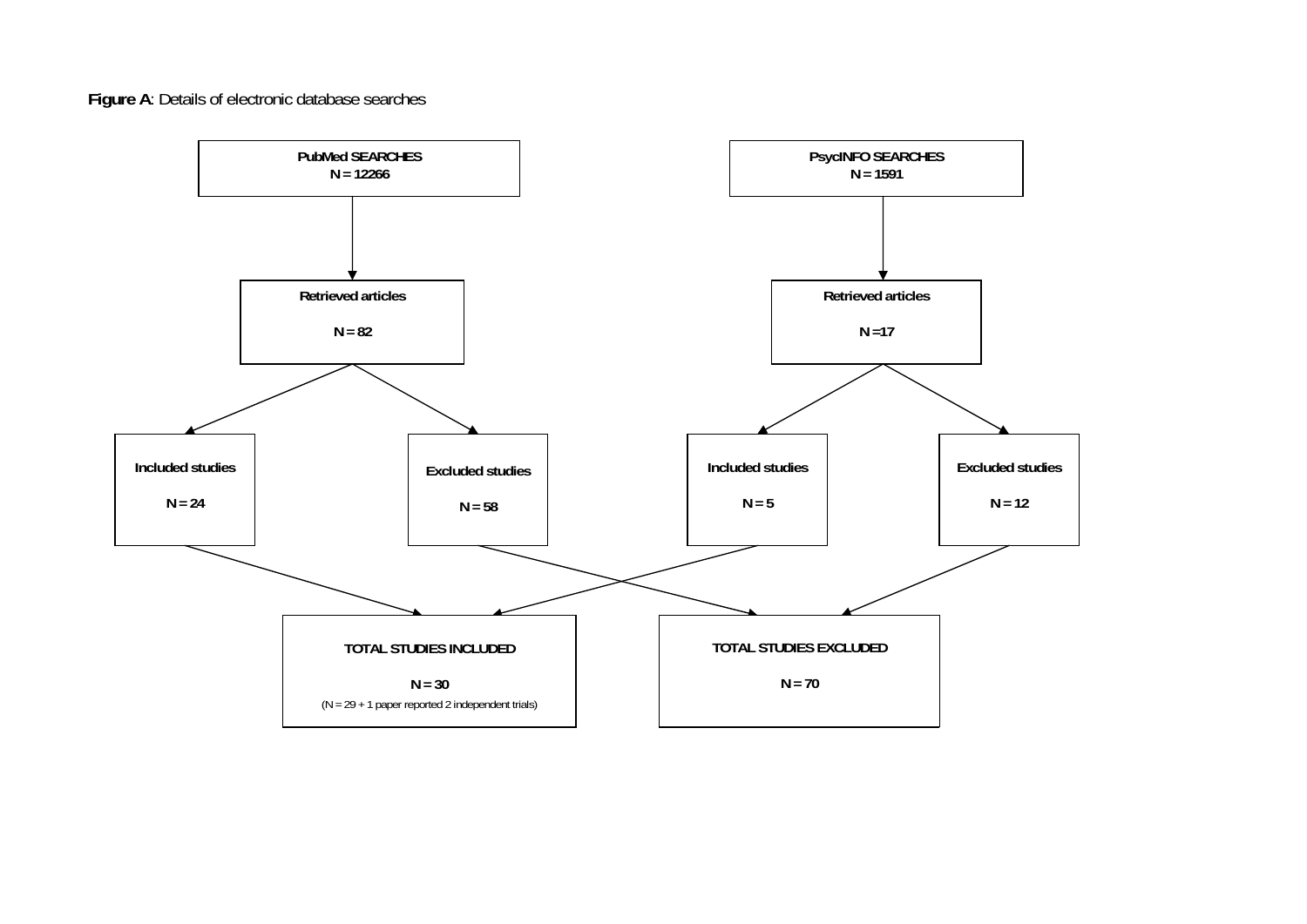- a was published in a journal;
- b was in English;
- c was not a case study;
- d had treatment and control group data for participants who had sustained non-penetrating TBIs (Note: in a single sample repeated measures design, participants act as their own control);
- e participants were aged 16 years or older. Where age ranges were not reported, a study was deemed eligible for inclusion if the mean age +/- one standard deviation met these criteria;
- f no participant was known to have: sustained a previous TBI; had physical, visual or language impairments that could independently affect test performance; a pre-existing psychiatric or neurological disorder (e.g. schizophrenia, dementia); or a past or present history of substance abuse;
- g participants were administered the one or more measures of cognition and /or behaviour;
- h a pharmacological agent was administered to the treatment group in the post-acute ( $\geq 4$  weeks post-injury) stage following TBI. Given the subjective nature of this cut-off, if some participants were treated prior to this period (mixed treatment interval), these studies were included but analysed separately; and
- i the format of the reported results enabled the calculation of an effect size (i.e. means, standard deviations, *t* tests, one-way *F* statistics, exact *p* values) or this information was provided by authors in response to a written request. Where raw data were reported, these were converted to means and standard deviations. It was not possible to additionally screen studies for the use of other pharmacological agents (e.g. antipsychotics, neuroleptics) because these data were not consistently reported. However, those studies that did report this information are identified in the Results section and in the relevant tables.